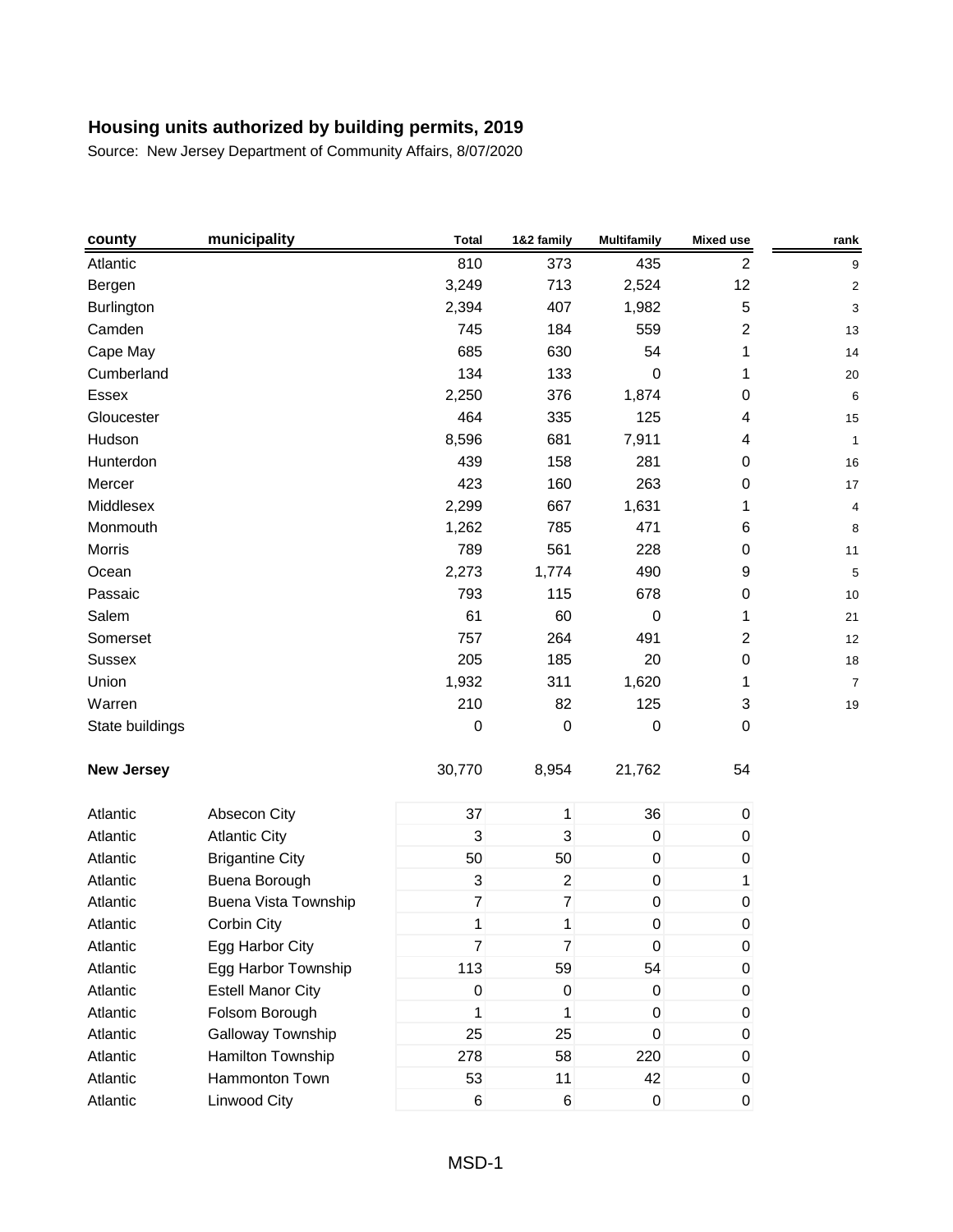| county   | municipality              | <b>Total</b>            | 1&2 family     | <b>Multifamily</b> | <b>Mixed use</b> | rank |
|----------|---------------------------|-------------------------|----------------|--------------------|------------------|------|
| Atlantic | Longport Borough          | 9                       | 9              | 0                  | 0                |      |
| Atlantic | Margate City              | 77                      | 70             | $\overline{7}$     | 0                |      |
| Atlantic | Mullica Township          | 5                       | 4              | 0                  | 1                |      |
| Atlantic | Northfield City           | 77                      | 1              | 76                 | 0                |      |
| Atlantic | Pleasantville City        | 3                       | 3              | $\pmb{0}$          | 0                |      |
| Atlantic | Port Republic City        | $\pmb{0}$               | $\mathsf 0$    | $\mathsf 0$        | 0                |      |
| Atlantic | <b>Somers Point City</b>  | 4                       | 4              | $\pmb{0}$          | 0                |      |
| Atlantic | <b>Ventnor City</b>       | 38                      | 38             | $\pmb{0}$          | 0                |      |
| Atlantic | Weymouth Township         | 13                      | 13             | $\mathsf 0$        | 0                |      |
| Bergen   | Allendale Borough         | $\overline{2}$          | $\overline{c}$ | 0                  | 0                |      |
| Bergen   | Alpine Borough            | 5                       | 5              | 0                  | 0                |      |
| Bergen   | Bergenfield Borough       | 20                      | 20             | 0                  | 0                |      |
| Bergen   | Bogota Borough            | 123                     | 5              | 118                | 0                |      |
| Bergen   | Carlstadt Borough         | 11                      | 5              | 5                  | 1                |      |
| Bergen   | Cliffside Park Borough    | 70                      | 49             | 21                 | 0                |      |
| Bergen   | Closter Borough           | 8                       | 8              | $\pmb{0}$          | 0                |      |
| Bergen   | Cresskill Borough         | 12                      | 12             | 0                  | 0                |      |
| Bergen   | Demarest Borough          | 15                      | 15             | 0                  | 0                |      |
| Bergen   | Dumont Borough            | 137                     | 8              | 129                | 0                |      |
| Bergen   | Elmwood Park Borough      | $\overline{2}$          | $\overline{2}$ | 0                  | 0                |      |
| Bergen   | East Rutherford Borough   | 35                      | $\pmb{0}$      | 35                 | 0                |      |
| Bergen   | Edgewater Borough         | 194                     | 38             | 156                | 0                |      |
| Bergen   | Emerson Borough           | $\overline{c}$          | $\overline{c}$ | 0                  | 0                |      |
| Bergen   | <b>Englewood City</b>     | 221                     | 1              | 220                | 0                |      |
| Bergen   | Englewood Cliffs Borough  | 12                      | 12             | 0                  | 0                |      |
| Bergen   | Fair Lawn Borough         | 189                     | 61             | 128                | 0                |      |
| Bergen   | Fairview Borough          | 140                     | 12             | 128                | 0                |      |
| Bergen   | Fort Lee Borough          | 90                      | 42             | 48                 | 0                |      |
| Bergen   | Franklin Lakes Borough    | 78                      | 78             | 0                  | 0                |      |
| Bergen   | <b>Garfield City</b>      | 36                      | 4              | 32                 | 0                |      |
| Bergen   | Glen Rock Borough         | 8                       | 8              | $\pmb{0}$          | 0                |      |
| Bergen   | Hackensack City           | 738                     | $\overline{c}$ | 736                | 0                |      |
| Bergen   | Harrington Park Borough   | 89                      | $\overline{c}$ | 87                 | 0                |      |
| Bergen   | Hasbrouck Heights Borough | 5                       | 5              | 0                  | 0                |      |
| Bergen   | Haworth Borough           | $\overline{\mathbf{4}}$ | 4              | 0                  | 0                |      |
| Bergen   | Hillsdale Borough         | 3                       | 3              | $\pmb{0}$          | 0                |      |
| Bergen   | Ho-Ho-Kus Borough         | $\overline{2}$          | $\overline{2}$ | 0                  | 0                |      |
| Bergen   | Leonia Borough            | 12                      | $\pmb{0}$      | 12                 | 0                |      |
| Bergen   | Little Ferry Borough      | 6                       | 6              | $\mathsf 0$        | $\pmb{0}$        |      |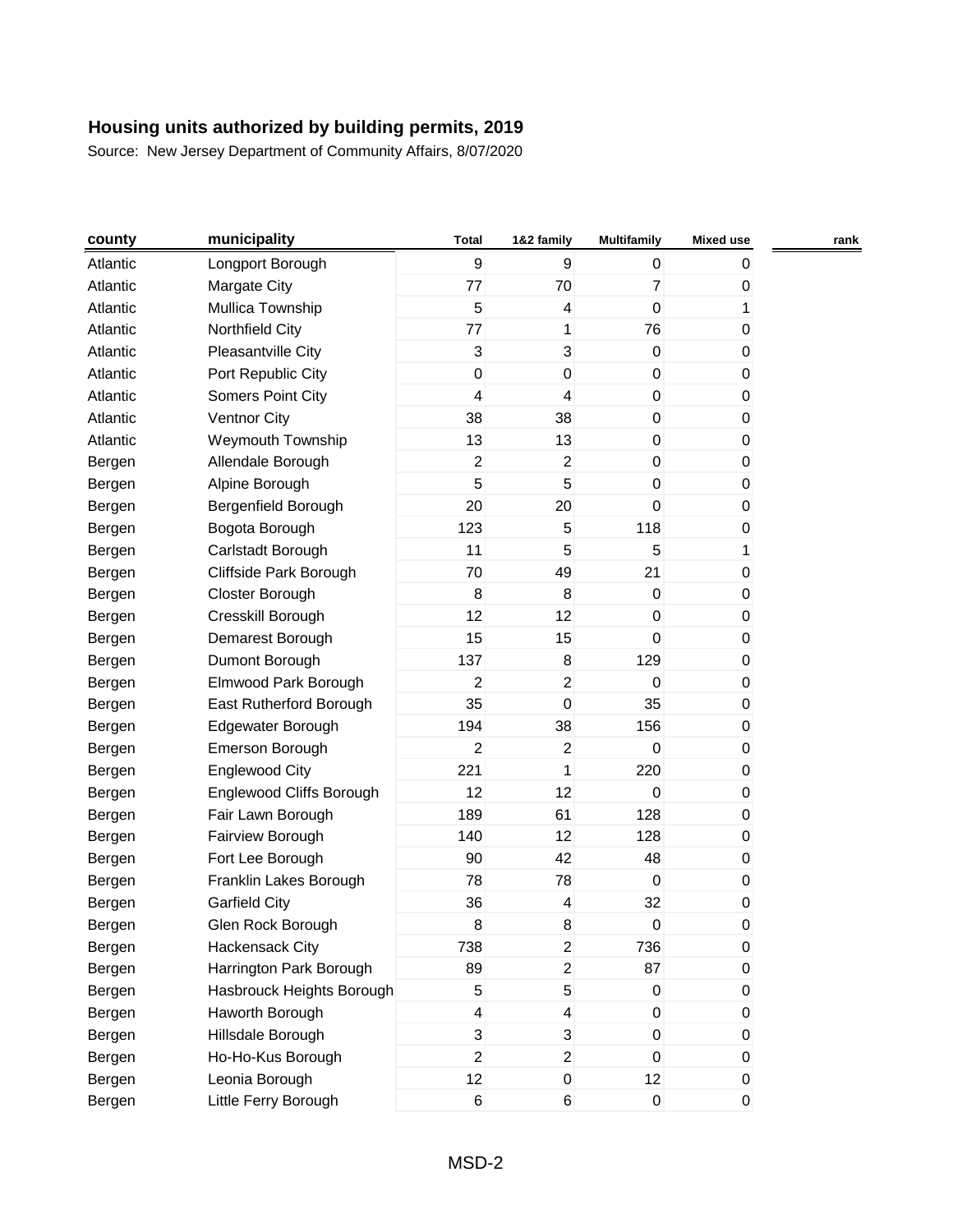| county | municipality               | Total            | 1&2 family              | <b>Multifamily</b> | <b>Mixed use</b> | rank |
|--------|----------------------------|------------------|-------------------------|--------------------|------------------|------|
| Bergen | Lodi Borough               | 3                | 3                       | 0                  | 0                |      |
| Bergen | Lyndhurst Township         | $\overline{7}$   | $\overline{7}$          | 0                  | 0                |      |
| Bergen | Mahwah Township            | 16               | 16                      | 0                  | 0                |      |
| Bergen | Maywood Borough            | 1                | 1                       | $\pmb{0}$          | 0                |      |
| Bergen | Midland Park Borough       | 1                | 1                       | $\pmb{0}$          | 0                |      |
| Bergen | Montvale Borough           | 22               | 12                      | 10                 | 0                |      |
| Bergen | Moonachie Borough          | 0                | $\boldsymbol{0}$        | 0                  | 0                |      |
| Bergen | New Milford Borough        | 1                | 1                       | 0                  | 0                |      |
| Bergen | North Arlington Borough    | 49               | $\mathsf 0$             | 49                 | 0                |      |
| Bergen | Northvale Borough          | 1                | 1                       | 0                  | 0                |      |
| Bergen | Norwood Borough            | 42               | $\pmb{0}$               | 42                 | 0                |      |
| Bergen | Oakland Borough            | 5                | 5                       | 0                  | 0                |      |
| Bergen | Old Tappan Borough         | 5                | 5                       | $\pmb{0}$          | 0                |      |
| Bergen | Oradell Borough            | $\overline{2}$   | $\overline{2}$          | 0                  | 0                |      |
| Bergen | Palisades Park Borough     | 144              | 66                      | 78                 | 0                |      |
| Bergen | Paramus Borough            | 34               | 34                      | $\pmb{0}$          | 0                |      |
| Bergen | Park Ridge Borough         | 242              | $\overline{\mathbf{c}}$ | 240                | 0                |      |
| Bergen | Ramsey Borough             | 0                | 0                       | 0                  | 0                |      |
| Bergen | Ridgefield Borough         | 3                | 3                       | $\pmb{0}$          | 0                |      |
| Bergen | Ridgefield Park Village    | $\pmb{0}$        | $\mathsf 0$             | $\pmb{0}$          | 0                |      |
| Bergen | Ridgewood Village          | $\boldsymbol{9}$ | 9                       | 0                  | 0                |      |
| Bergen | River Edge Borough         | $\pmb{0}$        | $\pmb{0}$               | $\pmb{0}$          | 0                |      |
| Bergen | <b>River Vale Township</b> | 6                | 6                       | $\mathsf 0$        | 0                |      |
| Bergen | Rochelle Park Township     | 27               | $\overline{c}$          | 24                 | 1                |      |
| Bergen | Rockleigh Borough          | 1                | 1                       | $\pmb{0}$          | 0                |      |
| Bergen | Rutherford Borough         | 4                | 4                       | 0                  | 0                |      |
| Bergen | Saddle Brook Township      | $\boldsymbol{9}$ | 9                       | 0                  | 0                |      |
| Bergen | Saddle River Borough       | 3                | 3                       | 0                  | 0                |      |
| Bergen | South Hackensack Twp       | $\pmb{0}$        | 0                       | 0                  | 0                |      |
| Bergen | <b>Teaneck Township</b>    | 11               | 11                      | 0                  | 0                |      |
| Bergen | <b>Tenafly Borough</b>     | 46               | 46                      | 0                  | 0                |      |
| Bergen | Teterboro Borough          | $\boldsymbol{0}$ | $\boldsymbol{0}$        | 0                  | 0                |      |
| Bergen | Upper Saddle River Borough | 15               | 15                      | $\overline{0}$     | 0                |      |
| Bergen | <b>Waldwick Borough</b>    | 8                | $\overline{c}$          | 6                  | 0                |      |
| Bergen | <b>Wallington Borough</b>  | 5                | 5                       | $\pmb{0}$          | $\mathbf{0}$     |      |
| Bergen | Washington Township        | 3                | 3                       | $\overline{0}$     | 0                |      |
| Bergen | Westwood Borough           | 3                | 3                       | 0                  | 0                |      |
| Bergen | Woodcliff Lake Borough     | 15               | 15                      | 0                  | 0                |      |
| Bergen | Wood-Ridge Borough         | 30               | $\pmb{0}$               | 21                 | 9                |      |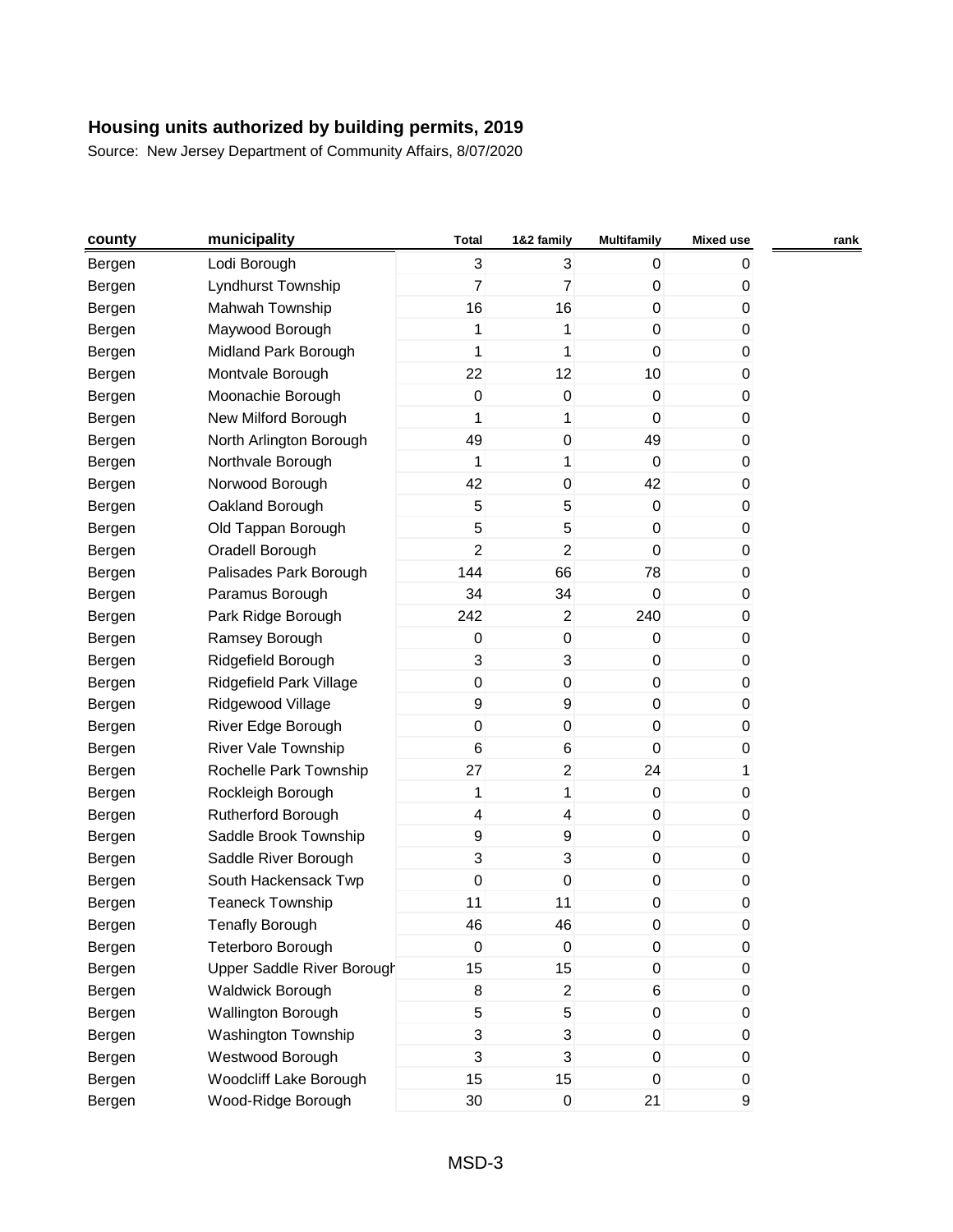| county            | municipality                   | <b>Total</b>     | 1&2 family              | <b>Multifamily</b> | <b>Mixed use</b> | rank |
|-------------------|--------------------------------|------------------|-------------------------|--------------------|------------------|------|
| Bergen            | <b>Wyckoff Township</b>        | 207              | $\overline{7}$          | 199                | 1.               |      |
| Burlington        | <b>Bass River Township</b>     | 1                | 1                       | $\pmb{0}$          | 0                |      |
| Burlington        | <b>Beverly City</b>            | 0                | 0                       | $\pmb{0}$          | 0                |      |
| Burlington        | <b>Bordentown City</b>         | $\overline{2}$   | $\overline{c}$          | 0                  | 0                |      |
| Burlington        | <b>Bordentown Township</b>     | $\pmb{0}$        | 0                       | 0                  | 0                |      |
| Burlington        | <b>Burlington City</b>         | 115              | 0                       | 115                | 0                |      |
| Burlington        | <b>Burlington Township</b>     | $\,8\,$          | 8                       | $\pmb{0}$          | 0                |      |
| Burlington        | <b>Chesterfield Township</b>   | 37               | 37                      | 0                  | 0                |      |
| Burlington        | Cinnaminson Township           | 109              | 24                      | 85                 | 0                |      |
| Burlington        | Delanco Township               | $\mathbf 0$      | $\boldsymbol{0}$        | $\pmb{0}$          | 0                |      |
| Burlington        | Delran Township                | 5                | 5                       | $\mathbf 0$        | 0                |      |
| Burlington        | Eastampton Township            | 154              | 54                      | 100                | 0                |      |
| Burlington        | <b>Edgewater Park Township</b> | $\pmb{0}$        | $\boldsymbol{0}$        | $\boldsymbol{0}$   | 0                |      |
| Burlington        | Evesham Township               | 392              | 28                      | 364                | 0                |      |
| Burlington        | Fieldsboro Borough             | $\Omega$         | $\boldsymbol{0}$        | 0                  | 0                |      |
| Burlington        | Florence Township              | 46               | 46                      | $\pmb{0}$          | 0                |      |
| Burlington        | Hainesport Township            | 2                | $\overline{\mathbf{c}}$ | $\pmb{0}$          | 0                |      |
| Burlington        | Lumberton Township             | 1                | 1                       | $\pmb{0}$          | 0                |      |
| Burlington        | Mansfield Township             | 3                | 3                       | 0                  | 0                |      |
| Burlington        | Maple Shade Township           | 2                | $\overline{c}$          | $\pmb{0}$          | 0                |      |
| Burlington        | <b>Medford Township</b>        | 45               | 45                      | $\pmb{0}$          | 0                |      |
| Burlington        | Medford Lakes Borough          | 5                | 5                       | $\pmb{0}$          | 0                |      |
| Burlington        | Moorestown Township            | 60               | 55                      | $\pmb{0}$          | 5                |      |
| Burlington        | Mount Holly Township           | $\mathbf 0$      | $\boldsymbol{0}$        | 0                  | 0                |      |
| Burlington        | Mount Laurel Township          | 1,348            | 50                      | 1,298              | 0                |      |
| Burlington        | New Hanover Township           | $\mathbf 0$      | 0                       | 0                  | 0                |      |
| Burlington        | North Hanover Township         | $\overline{2}$   | $\overline{\mathbf{c}}$ | $\pmb{0}$          | 0                |      |
| Burlington        | Palmyra Borough                | $\overline{2}$   | $\overline{c}$          | $\pmb{0}$          | 0                |      |
| Burlington        | Pemberton Borough              | $\pmb{0}$        | 0                       | $\pmb{0}$          | 0                |      |
| Burlington        | Pemberton Township             | 3                | 3                       | 0                  | 0                |      |
| Burlington        | Riverside Township             | 22               | $\overline{c}$          | 20                 | 0                |      |
| Burlington        | Riverton Borough               | $\mathbf 0$      | $\pmb{0}$               | $\pmb{0}$          | 0                |      |
| <b>Burlington</b> | Shamong Township               | $\pmb{0}$        | $\pmb{0}$               | $\pmb{0}$          | 0                |      |
| Burlington        | Southampton Township           | $\overline{0}$   | $\pmb{0}$               | $\pmb{0}$          | 0                |      |
| Burlington        | Springfield Township           | $\boldsymbol{0}$ | $\pmb{0}$               | $\pmb{0}$          | 0                |      |
| Burlington        | Tabernacle Township            | 17               | 17                      | $\pmb{0}$          | 0                |      |
| Burlington        | Washington Township            | $\mathbf 0$      | $\pmb{0}$               | 0                  | 0                |      |
| Burlington        | Westampton Township            | 4                | 4                       | $\pmb{0}$          | $\overline{0}$   |      |
| Burlington        | Willingboro Township           | 9                | 9                       | $\pmb{0}$          | 0                |      |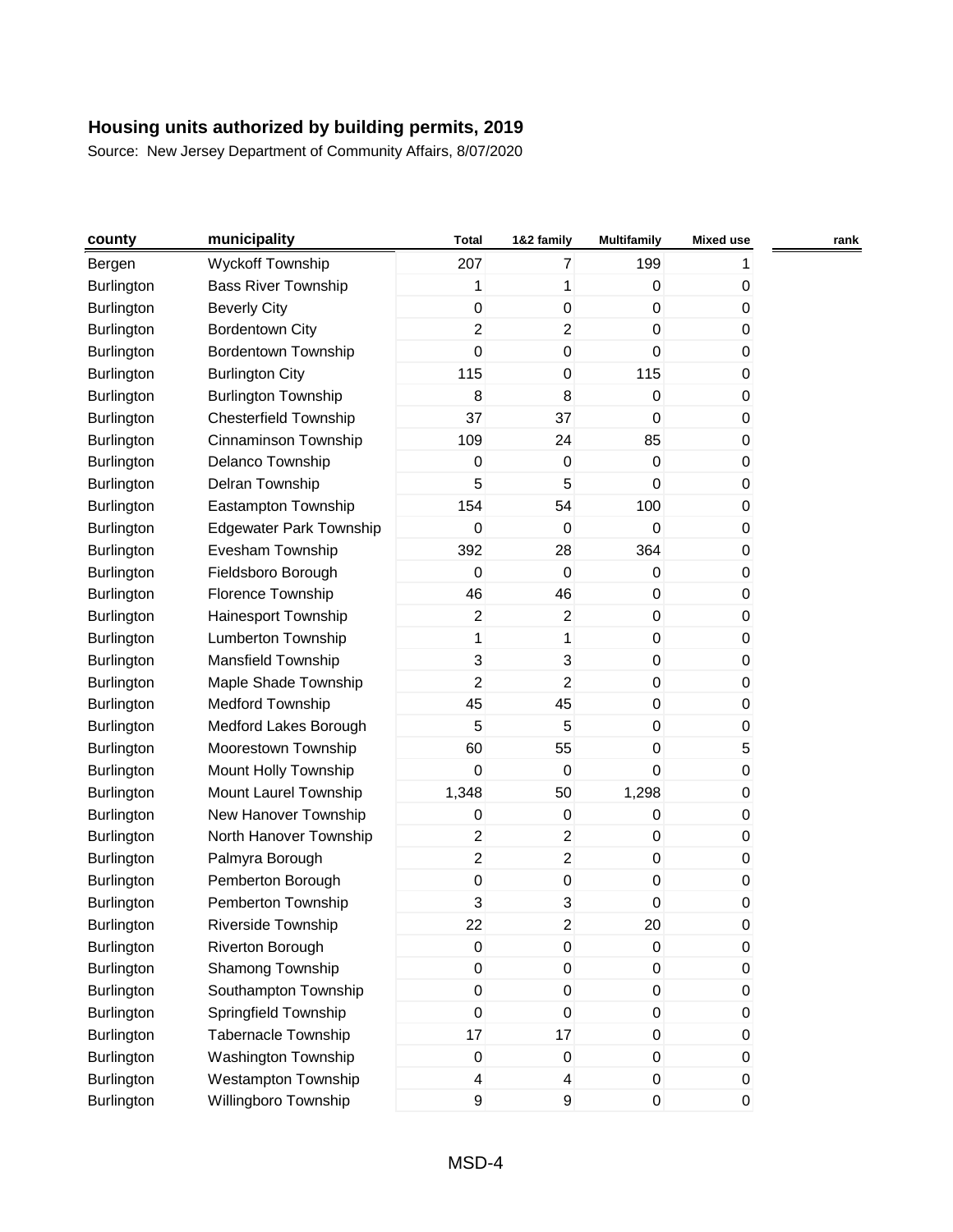| county            | municipality               | <b>Total</b>        | 1&2 family       | <b>Multifamily</b> | <b>Mixed use</b> | rank |
|-------------------|----------------------------|---------------------|------------------|--------------------|------------------|------|
| <b>Burlington</b> | <b>Woodland Township</b>   | 0                   | 0                | $\mathbf 0$        | 0                |      |
| Burlington        | Wrightstown Borough        | 0                   | $\pmb{0}$        | $\pmb{0}$          | 0                |      |
| Camden            | Audubon Borough            | $\pmb{0}$           | $\mathsf 0$      | $\pmb{0}$          | 0                |      |
| Camden            | Audubon Park Borough       | 0                   | 0                | 0                  | 0                |      |
| Camden            | Barrington Borough         | 4                   | 4                | $\mathbf 0$        | 0                |      |
| Camden            | Bellmawr Borough           | $\mathsf{O}\xspace$ | $\pmb{0}$        | $\pmb{0}$          | 0                |      |
| Camden            | Berlin Borough             | $\mathbf 0$         | $\boldsymbol{0}$ | $\pmb{0}$          | 0                |      |
| Camden            | <b>Berlin Township</b>     | 56                  | 56               | 0                  | 0                |      |
| Camden            | Brooklawn Borough          | $\mathbf 0$         | $\pmb{0}$        | 0                  | 0                |      |
| Camden            | Camden City                | 80                  | 8                | 72                 | 0                |      |
| Camden            | Cherry Hill Township       | 292                 | 4                | 288                | 0                |      |
| Camden            | <b>Chesilhurst Borough</b> | 3                   | 3                | $\pmb{0}$          | 0                |      |
| Camden            | Clementon Borough          | 1                   | 1                | $\pmb{0}$          | 0                |      |
| Camden            | Collingswood Borough       | $\pmb{0}$           | $\mathsf 0$      | $\mathbf 0$        | 0                |      |
| Camden            | Gibbsboro Borough          | 0                   | $\pmb{0}$        | 0                  | 0                |      |
| Camden            | <b>Gloucester City</b>     | $\mathbf 0$         | $\pmb{0}$        | $\mathbf 0$        | 0                |      |
| Camden            | <b>Gloucester Township</b> | 42                  | 42               | $\pmb{0}$          | 0                |      |
| Camden            | Haddon Township            | 8                   | 8                | $\pmb{0}$          | 0                |      |
| Camden            | Haddonfield Borough        | 5                   | 5                | $\mathbf 0$        | 0                |      |
| Camden            | Haddon Heights Borough     | $\overline{c}$      | 1                | $\pmb{0}$          | 1                |      |
| Camden            | Hi-nella Borough           | $\pmb{0}$           | $\pmb{0}$        | $\mathbf 0$        | 0                |      |
| Camden            | Laurel Springs Borough     | $\mathsf 0$         | $\boldsymbol{0}$ | $\mathbf 0$        | 0                |      |
| Camden            | Lawnside Borough           | 0                   | 0                | $\pmb{0}$          | 0                |      |
| Camden            | Lindenwold Borough         | $\overline{2}$      | 1                | 0                  | 1                |      |
| Camden            | Magnolia Borough           | $\pmb{0}$           | $\mathsf 0$      | $\mathbf 0$        | 0                |      |
| Camden            | Merchantville Borough      | 0                   | 0                | 0                  | 0                |      |
| Camden            | Mount Ephraim Borough      | $\pmb{0}$           | $\pmb{0}$        | 0                  | 0                |      |
| Camden            | Oaklyn Borough             | $\pmb{0}$           | $\mathbf 0$      | $\mathbf 0$        | 0                |      |
| Camden            | Pennsauken Township        | 127                 | 12               | 115                | 0                |      |
| Camden            | Pine Hill Borough          | 1                   | 1                | $\pmb{0}$          | 0                |      |
| Camden            | Pine Valley Borough        | 0                   | $\pmb{0}$        | 0                  | 0                |      |
| Camden            | Runnemede Borough          | 0                   | $\pmb{0}$        | $\mathbf 0$        | 0                |      |
| Camden            | Somerdale Borough          | 14                  | $\pmb{0}$        | 14                 | 0                |      |
| Camden            | <b>Stratford Borough</b>   | 0                   | $\pmb{0}$        | $\pmb{0}$          | 0                |      |
| Camden            | Tavistock Borough          | 0                   | $\pmb{0}$        | 0                  | 0                |      |
| Camden            | Voorhees Township          | 3                   | 3                | 0                  | 0                |      |
| Camden            | Waterford Township         | 1                   | 1                | $\pmb{0}$          | 0                |      |
| Camden            | Winslow Township           | 104                 | 34               | 70                 | 0                |      |
| Camden            | Woodlynne Borough          | $\pmb{0}$           | $\pmb{0}$        | $\pmb{0}$          | $\pmb{0}$        |      |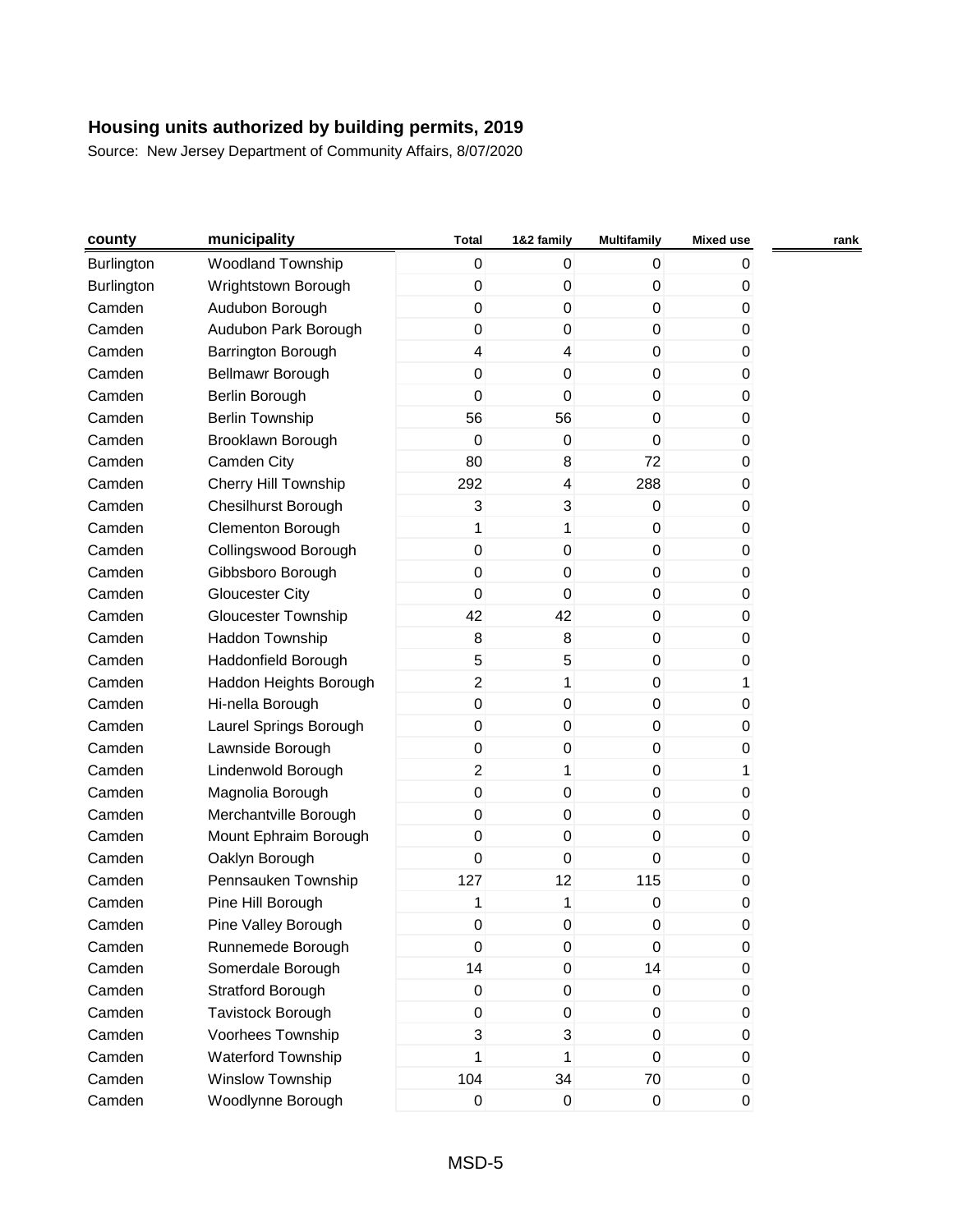| county     | municipality               | <b>Total</b>   | 1&2 family              | <b>Multifamily</b> | <b>Mixed use</b> | rank |
|------------|----------------------------|----------------|-------------------------|--------------------|------------------|------|
| Cape May   | Avalon Borough             | 72             | 72                      | 0                  | 0                |      |
| Cape May   | Cape May City              | 26             | 24                      | $\overline{c}$     | 0                |      |
| Cape May   | Cape May Point Borough     | $\overline{7}$ | $\overline{7}$          | $\mathbf 0$        | 0                |      |
| Cape May   | Dennis Township            | $\overline{7}$ | $\overline{7}$          | 0                  | 0                |      |
| Cape May   | Lower Township             | 57             | 49                      | 8                  | 0                |      |
| Cape May   | Middle Township            | 28             | 28                      | 0                  | 0                |      |
| Cape May   | North Wildwood City        | 50             | 46                      | 4                  | 0                |      |
| Cape May   | Ocean City                 | 203            | 185                     | 18                 | 0                |      |
| Cape May   | Sea Isle City              | 106            | 100                     | 6                  | 0                |      |
| Cape May   | Stone Harbor Borough       | 41             | 41                      | 0                  | 0                |      |
| Cape May   | <b>Upper Township</b>      | 19             | 19                      | 0                  | 0                |      |
| Cape May   | West Cape May Borough      | 9              | 8                       | 1                  | 0                |      |
| Cape May   | West Wildwood Borough      | 9              | 9                       | $\boldsymbol{0}$   | 0                |      |
| Cape May   | <b>Wildwood City</b>       | 37             | 22                      | 15                 | 0                |      |
| Cape May   | Wildwood Crest Borough     | 5              | 5                       | $\pmb{0}$          | 0                |      |
| Cape May   | Woodbine Borough           | 9              | 8                       | $\pmb{0}$          | 1                |      |
| Cumberland | <b>Bridgeton City</b>      | 1              | 1                       | $\pmb{0}$          | 0                |      |
| Cumberland | <b>Commercial Township</b> | 1              | 1                       | 0                  | 0                |      |
| Cumberland | Deerfield Township         | $\overline{2}$ | $\overline{\mathbf{c}}$ | $\pmb{0}$          | 0                |      |
| Cumberland | Downe Township             | 0              | $\pmb{0}$               | $\pmb{0}$          | 0                |      |
| Cumberland | <b>Fairfield Township</b>  | $\overline{2}$ | 1                       | 0                  | 1                |      |
| Cumberland | <b>Greenwich Township</b>  | $\mathbf 0$    | 0                       | $\pmb{0}$          | 0                |      |
| Cumberland | <b>Hopewell Township</b>   | $\overline{2}$ | $\overline{\mathbf{c}}$ | 0                  | 0                |      |
| Cumberland | Lawrence Township          | 1              | 1                       | $\pmb{0}$          | 0                |      |
| Cumberland | Maurice River Township     | $\overline{2}$ | $\overline{2}$          | 0                  | 0                |      |
| Cumberland | Millville City             | 15             | 15                      | $\pmb{0}$          | 0                |      |
| Cumberland | Shiloh Borough             | $\pmb{0}$      | $\pmb{0}$               | 0                  | 0                |      |
| Cumberland | <b>Stow Creek Township</b> | 3              | 3                       | $\pmb{0}$          | 0                |      |
| Cumberland | Upper Deerfield Township   | 2              | $\overline{c}$          | 0                  | 0                |      |
| Cumberland | <b>Vineland City</b>       | 103            | 103                     | 0                  | 0                |      |
| Essex      | <b>Belleville Township</b> | 296            | 8                       | 288                | 0                |      |
| Essex      | <b>Bloomfield Township</b> | 522            | $\overline{c}$          | 520                | 0                |      |
| Essex      | Caldwell Borough           | 121            | 1                       | 120                | 0                |      |
| Essex      | Cedar Grove Township       | 218            | 218                     | 0                  | 0                |      |
| Essex      | East Orange City           | 209            | 8                       | 201                | 0                |      |
| Essex      | Essex Fells Borough        | $\overline{2}$ | $\overline{c}$          | 0                  | 0                |      |
| Essex      | Fairfield Township         | 34             | $\pmb{0}$               | 34                 | 0                |      |
| Essex      | Glen Ridge Borough         | 106            | $\overline{2}$          | 104                | 0                |      |
| Essex      | Irvington Township         | $\mathbf{1}$   | $\mathbf{1}$            | $\pmb{0}$          | $\boldsymbol{0}$ |      |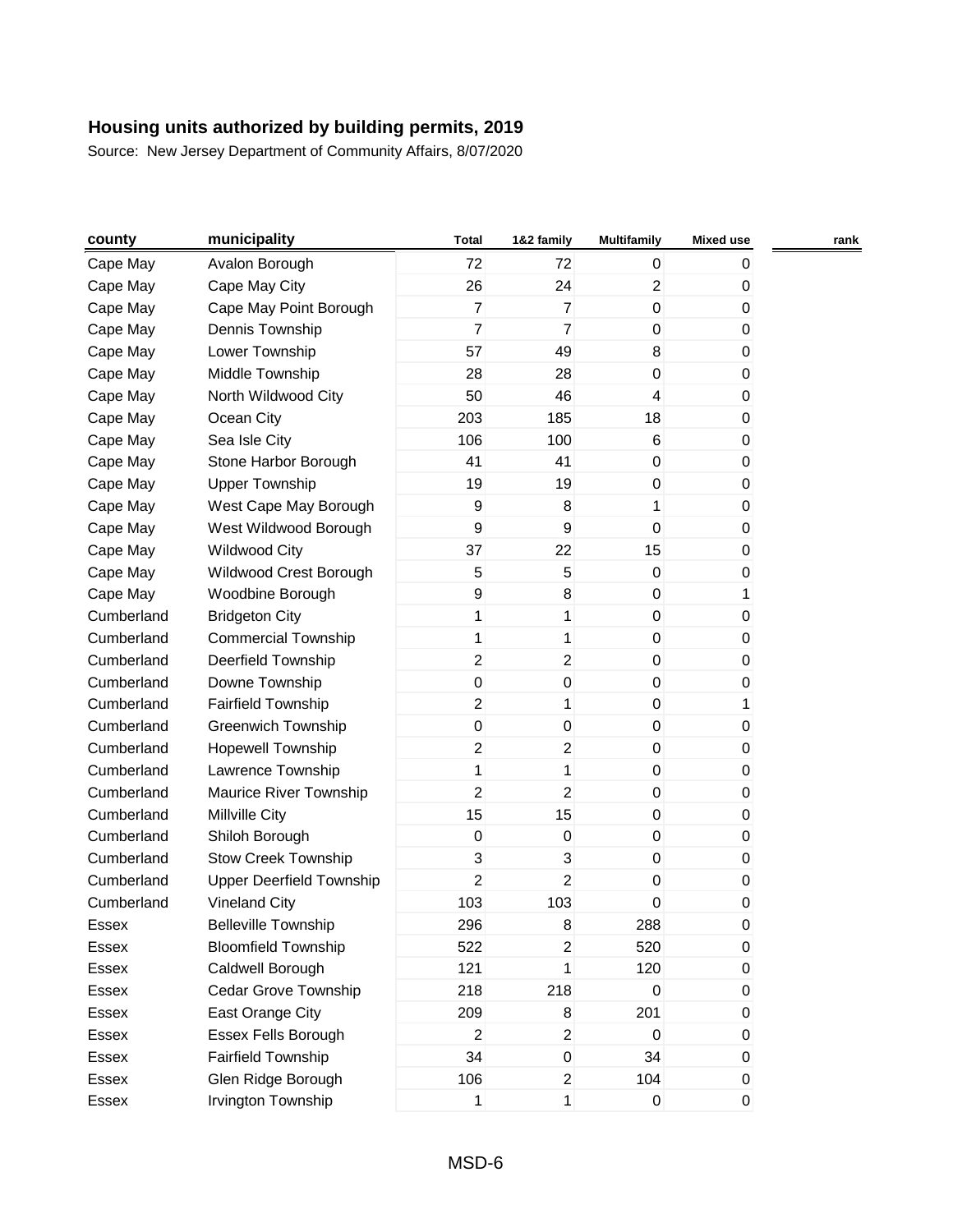| county     | municipality                   | <b>Total</b>   | 1&2 family       | <b>Multifamily</b> | <b>Mixed use</b> | rank |
|------------|--------------------------------|----------------|------------------|--------------------|------------------|------|
| Essex      | Livingston Township            | 72             | 61               | 11                 | 0                |      |
| Essex      | Maplewood Township             | $\pmb{0}$      | $\mathbf 0$      | $\mathbf 0$        | $\mathbf{0}$     |      |
| Essex      | Millburn Township              | 220            | 20               | 200                | 0                |      |
| Essex      | Montclair Township             | 223            | 12               | 211                | 0                |      |
| Essex      | <b>Newark City</b>             | 136            | 4                | 132                | 0                |      |
| Essex      | North Caldwell Borough         | 77             | 26               | 51                 | 0                |      |
| Essex      | <b>Nutley Township</b>         | 3              | $\sqrt{3}$       | $\pmb{0}$          | 0                |      |
| Essex      | City of Orange Township        | $\overline{2}$ | $\pmb{0}$        | $\overline{2}$     | $\mathbf 0$      |      |
| Essex      | Roseland Borough               | $\overline{0}$ | $\pmb{0}$        | $\boldsymbol{0}$   | 0                |      |
| Essex      | South Orange Village           | 0              | $\pmb{0}$        | $\mathbf 0$        | 0                |      |
| Essex      | Verona Township                | 1              | 1                | $\mathbf 0$        | $\mathbf 0$      |      |
| Essex      | West Caldwell Township         | 1              | 1                | $\pmb{0}$          | 0                |      |
| Essex      | West Orange Township           | 6              | 6                | $\mathbf 0$        | 0                |      |
| Gloucester | Clayton Borough                | $\mathbf 0$    | $\pmb{0}$        | $\overline{0}$     | 0                |      |
| Gloucester | Deptford Township              | 18             | 18               | $\mathbf 0$        | 0                |      |
| Gloucester | <b>East Greenwich Township</b> | 57             | 57               | $\mathbf 0$        | 0                |      |
| Gloucester | Elk Township                   | $\,6$          | 6                | $\mathbf 0$        | 0                |      |
| Gloucester | Franklin Township              | 14             | 14               | $\mathbf 0$        | 0                |      |
| Gloucester | Glassboro Borough              | 127            | $\overline{2}$   | 125                | 0                |      |
| Gloucester | <b>Greenwich Township</b>      | $\overline{2}$ | $\overline{2}$   | $\pmb{0}$          | 0                |      |
| Gloucester | Harrison Township              | 17             | 17               | $\mathbf 0$        | 0                |      |
| Gloucester | Logan Township                 | $\mathbf 0$    | $\pmb{0}$        | $\mathbf 0$        | $\mathbf 0$      |      |
| Gloucester | Mantua Township                | $\overline{c}$ | $\overline{2}$   | $\pmb{0}$          | 0                |      |
| Gloucester | Monroe Township                | 91             | 87               | $\overline{0}$     | 4                |      |
| Gloucester | National Park Borough          | 1              | $\mathbf{1}$     | $\overline{0}$     | 0                |      |
| Gloucester | Newfield Borough               | $\mathbf 0$    | $\pmb{0}$        | $\mathbf 0$        | 0                |      |
| Gloucester | Paulsboro Borough              | $\pmb{0}$      | $\pmb{0}$        | $\overline{0}$     | 0                |      |
| Gloucester | Pitman Borough                 | $\overline{2}$ | $\overline{2}$   | $\boldsymbol{0}$   | 0                |      |
| Gloucester | South Harrison Township        | 1              | 1                | $\pmb{0}$          | 0                |      |
| Gloucester | Swedesboro Borough             | $\overline{2}$ | $\boldsymbol{2}$ | 0                  | $\pmb{0}$        |      |
| Gloucester | Washington Township            | 48             | 48               | 0                  | $\pmb{0}$        |      |
| Gloucester | Wenonah Borough                | $\mathbf 0$    | 0                | $\mathbf 0$        | 0                |      |
| Gloucester | West Deptford Township         | 8              | 8                | $\overline{0}$     | $\boldsymbol{0}$ |      |
| Gloucester | Westville Borough              | 0              | $\pmb{0}$        | $\overline{0}$     | 0                |      |
| Gloucester | <b>Woodbury City</b>           | 1              | 1                | $\overline{0}$     | 0                |      |
| Gloucester | Woodbury Heights Borough       | $\mathbf 0$    | $\pmb{0}$        | $\mathbf 0$        | $\mathbf 0$      |      |
| Gloucester | Woolwich Township              | 67             | 67               | 0                  | 0                |      |
| Hudson     | <b>Bayonne City</b>            | 984            | 28               | 956                | 0                |      |
| Hudson     | East Newark Borough            | 8              | $\bf 8$          | $\boldsymbol{0}$   | $\overline{0}$   |      |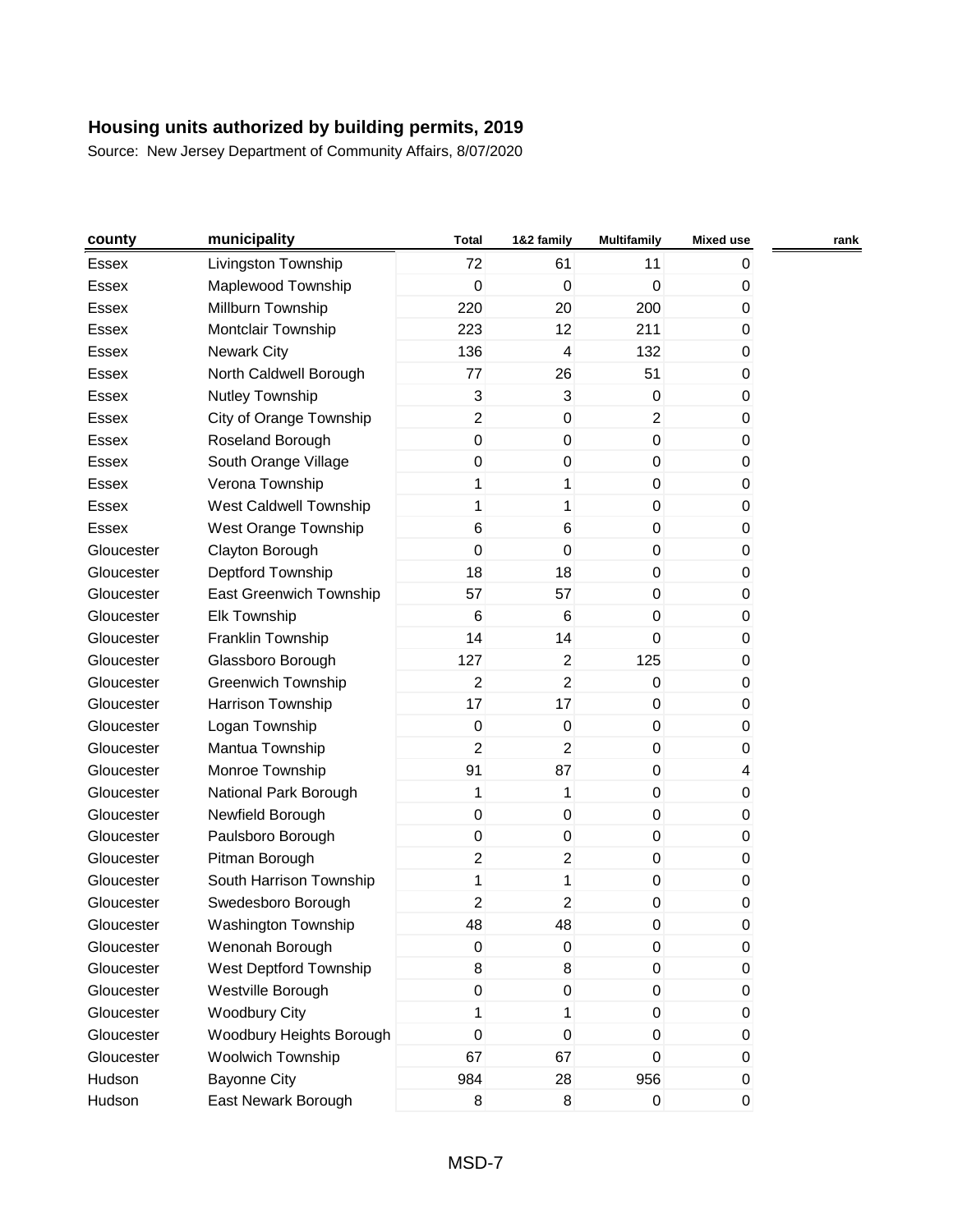| county    | municipality              | <b>Total</b>            | 1&2 family                | <b>Multifamily</b> | Mixed use      | rank |
|-----------|---------------------------|-------------------------|---------------------------|--------------------|----------------|------|
| Hudson    | <b>Guttenberg Town</b>    | 51                      | $\overline{c}$            | 45                 | 4              |      |
| Hudson    | Harrison Town             | 589                     | 37                        | 552                | 0              |      |
| Hudson    | Hoboken City              | 131                     | $\mathbf 0$               | 131                | 0              |      |
| Hudson    | Jersey City               | 6,365                   | 588                       | 5,777              | $\mathbf{0}$   |      |
| Hudson    | Kearny Town               | 275                     | $\overline{7}$            | 268                | $\mathbf 0$    |      |
| Hudson    | North Bergen Township     | 98                      | 8                         | 90                 | 0              |      |
| Hudson    | Secaucus Town             | 1                       | 1                         | $\mathbf 0$        | $\mathbf{0}$   |      |
| Hudson    | <b>Union City</b>         | 50                      | $\overline{2}$            | 48                 | $\mathbf 0$    |      |
| Hudson    | Weehawken Township        | $\mathbf 0$             | $\pmb{0}$                 | $\mathbf 0$        | $\mathbf{0}$   |      |
| Hudson    | West New York Town        | 44                      | $\pmb{0}$                 | 44                 | $\mathbf{0}$   |      |
| Hunterdon | Alexandria Township       | $\overline{c}$          | $\overline{c}$            | $\pmb{0}$          | $\pmb{0}$      |      |
| Hunterdon | <b>Bethlehem Township</b> | 3                       | 3                         | $\mathbf 0$        | $\mathbf{0}$   |      |
| Hunterdon | <b>Bloomsbury Borough</b> | $\pmb{0}$               | $\pmb{0}$                 | $\mathbf{0}$       | $\mathbf{0}$   |      |
| Hunterdon | Califon Borough           | $\mathsf 0$             | $\pmb{0}$                 | $\mathbf{0}$       | $\mathbf 0$    |      |
| Hunterdon | <b>Clinton Town</b>       | $\mathbf 0$             | $\pmb{0}$                 | $\mathbf{0}$       | $\mathbf{0}$   |      |
| Hunterdon | Clinton Township          | 56                      | $\boldsymbol{2}$          | 54                 | $\mathbf 0$    |      |
| Hunterdon | Delaware Township         | 1                       | $\mathbf{1}$              | $\mathbf 0$        | 0              |      |
| Hunterdon | East Amwell Township      | 3                       | 3                         | $\mathbf 0$        | $\mathbf{0}$   |      |
| Hunterdon | Flemington Borough        | 1                       | 1                         | $\mathbf 0$        | $\mathbf 0$    |      |
| Hunterdon | Franklin Township         | 1                       | 1                         | $\mathbf 0$        | $\mathbf{0}$   |      |
| Hunterdon | Frenchtown Borough        | 3                       | $\ensuremath{\mathsf{3}}$ | $\mathbf{0}$       | $\mathbf{0}$   |      |
| Hunterdon | Glen Gardner Borough      | $\mathsf 0$             | $\pmb{0}$                 | $\pmb{0}$          | $\pmb{0}$      |      |
| Hunterdon | Hampton Borough           | 1                       | 1                         | $\mathbf 0$        | $\mathbf{0}$   |      |
| Hunterdon | High Bridge Borough       | 15                      | $\pmb{0}$                 | 15                 | $\mathbf{0}$   |      |
| Hunterdon | <b>Holland Township</b>   | 1                       | $\mathbf{1}$              | $\overline{0}$     | $\mathbf 0$    |      |
| Hunterdon | Kingwood Township         | 9                       | $\boldsymbol{9}$          | $\mathbf 0$        | $\mathbf{0}$   |      |
| Hunterdon | Lambertville City         | $\overline{\mathbf{4}}$ | 4                         | $\mathbf 0$        | $\pmb{0}$      |      |
| Hunterdon | Lebanon Borough           | $\mathsf 0$             | $\pmb{0}$                 | $\overline{0}$     | 0              |      |
| Hunterdon | Lebanon Township          | 3                       | 3                         | $\mathbf 0$        | 0              |      |
| Hunterdon | Milford Borough           | 0                       | $\pmb{0}$                 | 0                  | 0              |      |
| Hunterdon | Raritan Township          | 218                     | 78                        | 140                | 0              |      |
| Hunterdon | Readington Township       | 113                     | 41                        | 72                 | 0              |      |
| Hunterdon | Stockton Borough          | $\pmb{0}$               | $\pmb{0}$                 | $\overline{0}$     | $\pmb{0}$      |      |
| Hunterdon | <b>Tewksbury Township</b> | 3                       | 3                         | $\overline{0}$     | 0              |      |
| Hunterdon | Union Township            | $\overline{2}$          | $\overline{c}$            | $\mathbf 0$        | $\mathbf{0}$   |      |
| Hunterdon | West Amwell Township      | $\mathsf 0$             | $\pmb{0}$                 | $\overline{0}$     | $\pmb{0}$      |      |
| Mercer    | East Windsor Township     | 29                      | 1                         | 28                 | 0              |      |
| Mercer    | <b>Ewing Township</b>     | 36                      | 16                        | 20                 | 0              |      |
| Mercer    | Hamilton Township         | 36                      | 36                        | $\overline{0}$     | $\overline{0}$ |      |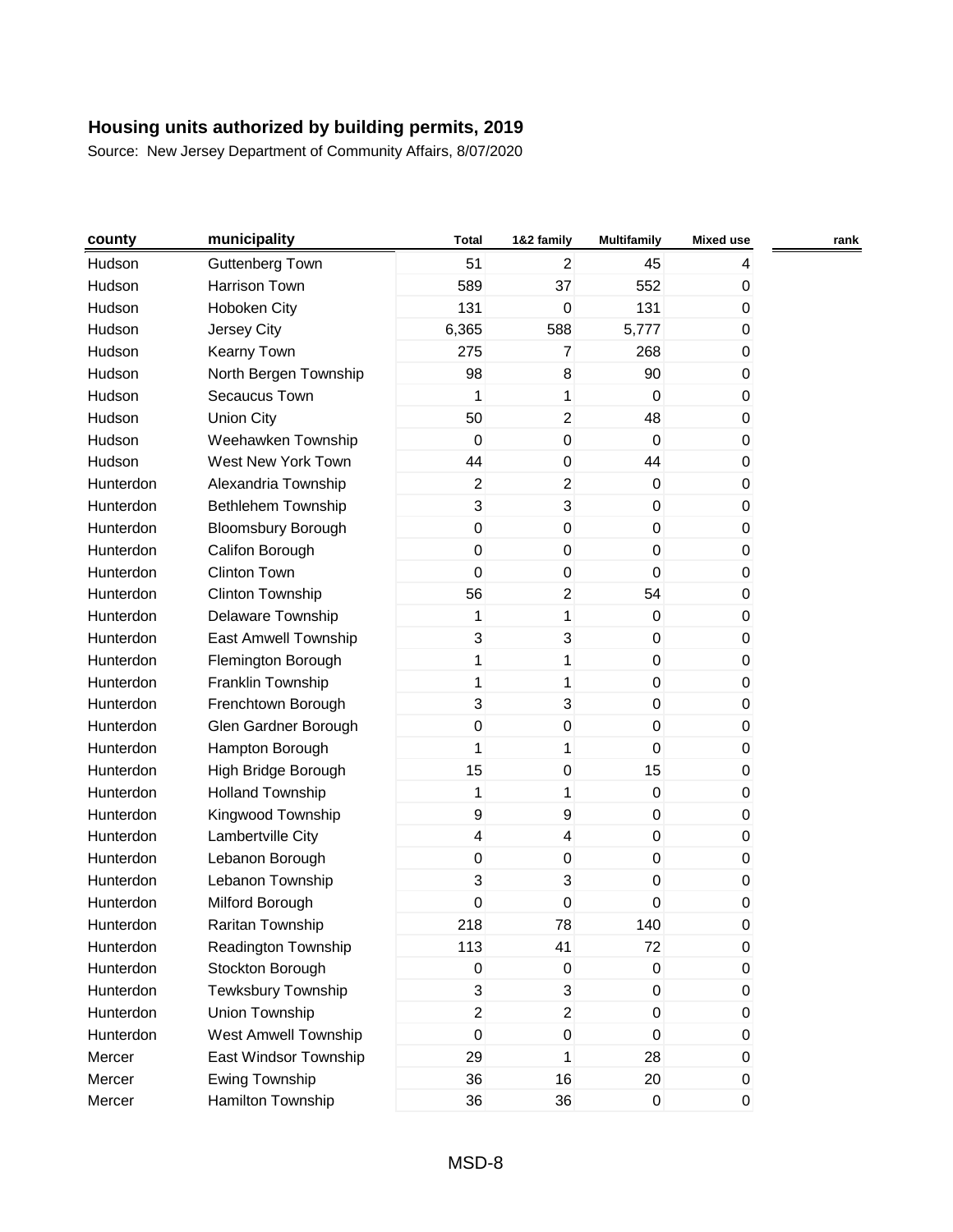| county    | municipality               | <b>Total</b>         | 1&2 family       | <b>Multifamily</b>  | <b>Mixed use</b> | rank |
|-----------|----------------------------|----------------------|------------------|---------------------|------------------|------|
| Mercer    | Hightstown Borough         | 1                    | 1                | 0                   | 0                |      |
| Mercer    | Hopewell Borough           | $\pmb{0}$            | $\mathbf 0$      | 0                   | $\mathbf 0$      |      |
| Mercer    | Hopewell Township          | $\overline{2}$       | $\overline{2}$   | $\mathbf 0$         | 0                |      |
| Mercer    | Lawrence Township          | 41                   | 41               | 0                   | 0                |      |
| Mercer    | Pennington Borough         | 1                    | $\mathbf 0$      | 1                   | $\mathbf 0$      |      |
| Mercer    | Princeton Borough          | See Princeton (1114) |                  |                     |                  |      |
| Mercer    | Princeton (1114)           | 23                   | 20               | 3                   | $\mathbf 0$      |      |
| Mercer    | <b>Trenton City</b>        | 47                   | $\mathbf 0$      | 47                  | 0                |      |
| Mercer    | Robbinsville Township      | 166                  | 26               | 140                 | 0                |      |
| Mercer    | West Windsor Township      | 41                   | 17               | 24                  | 0                |      |
| Middlesex | Carteret Borough           | $\mathbf 0$          | $\mathbf 0$      | $\mathbf 0$         | $\pmb{0}$        |      |
| Middlesex | Cranbury Township          | 32                   | 15               | 17                  | 0                |      |
| Middlesex | Dunellen Borough           | $\mathbf 0$          | $\mathbf 0$      | $\pmb{0}$           | 0                |      |
| Middlesex | East Brunswick Township    | 86                   | 23               | 63                  | $\pmb{0}$        |      |
| Middlesex | Edison Township            | 233                  | 61               | 172                 | 0                |      |
| Middlesex | Helmetta Borough           | 1                    | 1                | $\pmb{0}$           | $\pmb{0}$        |      |
| Middlesex | Highland Park Borough      | $\pmb{0}$            | $\boldsymbol{0}$ | $\mathsf{O}\xspace$ | $\pmb{0}$        |      |
| Middlesex | Jamesburg Borough          | 0                    | $\mathbf 0$      | 0                   | $\mathbf 0$      |      |
| Middlesex | Old Bridge Township        | 591                  | 33               | 558                 | 0                |      |
| Middlesex | Metuchen Borough           | 15                   | 15               | 0                   | 0                |      |
| Middlesex | Middlesex Borough          | 3                    | 1                | $\overline{2}$      | 0                |      |
| Middlesex | Milltown Borough           | 1                    | 1                | $\mathbf 0$         | $\pmb{0}$        |      |
| Middlesex | Monroe Township            | 267                  | 242              | 25                  | 0                |      |
| Middlesex | New Brunswick City         | 4                    | 4                | $\pmb{0}$           | 0                |      |
| Middlesex | North Brunswick Township   | 41                   | 41               | $\mathbf 0$         | $\mathbf 0$      |      |
| Middlesex | Perth Amboy City           | 31                   | 25               | 6                   | 0                |      |
| Middlesex | Piscataway Township        | 145                  | 14               | 131                 | 0                |      |
| Middlesex | Plainsboro Township        | 16                   | 16               | $\pmb{0}$           | $\pmb{0}$        |      |
| Middlesex | Sayreville Borough         | 137                  | 47               | 90                  | 0                |      |
| Middlesex | South Amboy City           | 10                   | 10               | 0                   | $\pmb{0}$        |      |
| Middlesex | South Brunswick Township   | 72                   | 72               | 0                   | 0                |      |
| Middlesex | South Plainfield Borough   | 10                   | 10               | 0                   | $\mathbf 0$      |      |
| Middlesex | South River Borough        | $\overline{2}$       | 1                | 1                   | $\pmb{0}$        |      |
| Middlesex | Spotswood Borough          | 1                    | 1                | $\mathbf 0$         | 0                |      |
| Middlesex | Woodbridge Township        | 601                  | 34               | 566                 | 1                |      |
| Monmouth  | Allenhurst Borough         | 0                    | $\pmb{0}$        | 0                   | $\pmb{0}$        |      |
| Monmouth  | Allentown Borough          | 0                    | $\pmb{0}$        | 0                   | 0                |      |
| Monmouth  | <b>Asbury Park City</b>    | 68                   | 8                | 60                  | $\mathbf 0$      |      |
| Monmouth  | Atlantic Highlands Borough | 5                    | 5                | $\pmb{0}$           | $\overline{0}$   |      |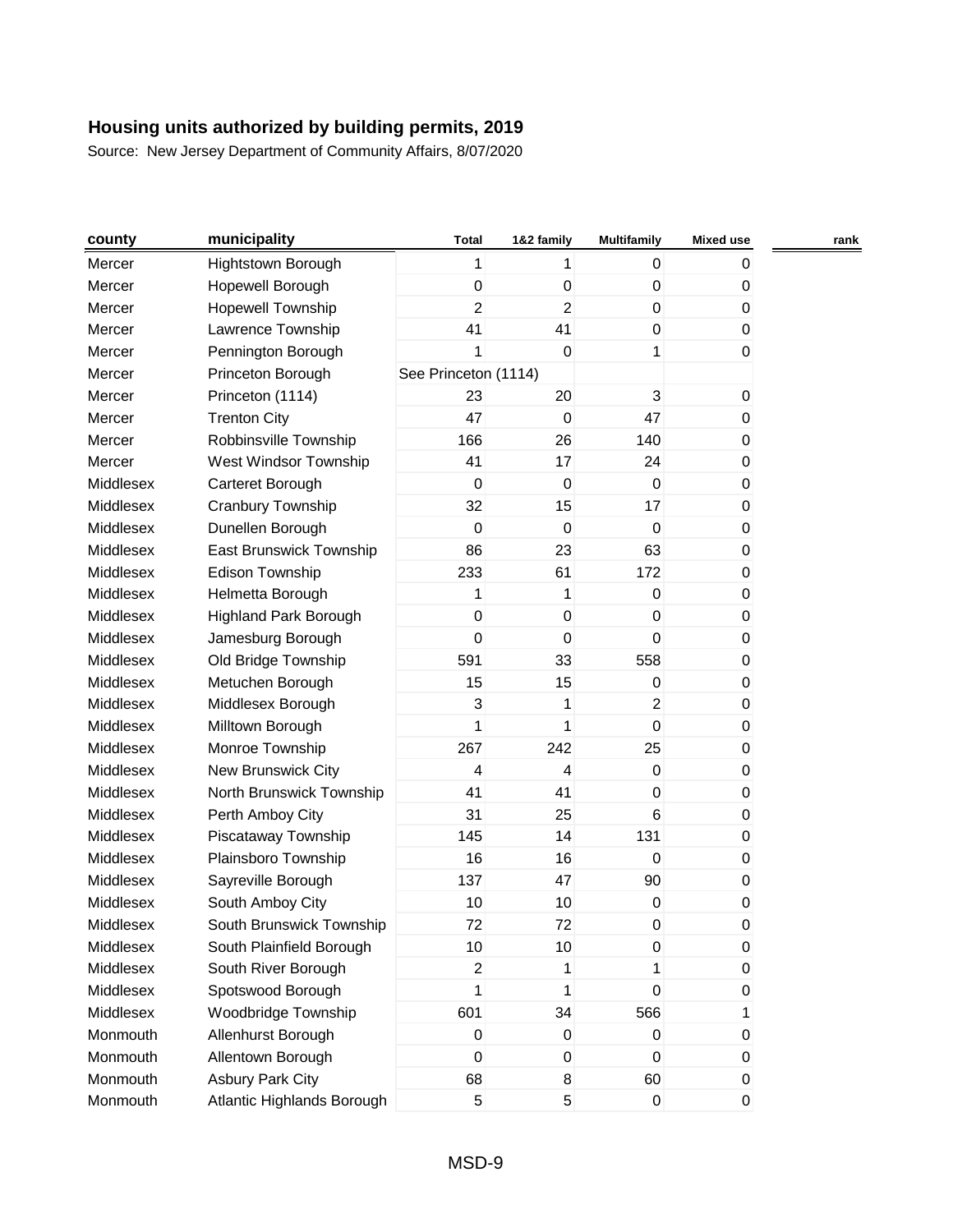| county   | municipality                 | <b>Total</b>   | 1&2 family       | <b>Multifamily</b> | <b>Mixed use</b> | rank |
|----------|------------------------------|----------------|------------------|--------------------|------------------|------|
| Monmouth | Avon-by-the-Sea Borough      | 17             | 13               | 0                  | 4                |      |
| Monmouth | <b>Belmar Borough</b>        | 10             | 10               | 0                  | 0                |      |
| Monmouth | <b>Bradley Beach Borough</b> | 8              | 8                | $\mathbf 0$        | 0                |      |
| Monmouth | <b>Brielle Borough</b>       | 12             | 12               | $\mathbf 0$        | 0                |      |
| Monmouth | <b>Colts Neck Township</b>   | 5              | 5                | 0                  | 0                |      |
| Monmouth | Deal Borough                 | 8              | 8                | 0                  | 0                |      |
| Monmouth | Eatontown Borough            | 20             | 20               | 0                  | 0                |      |
| Monmouth | Englishtown Borough          | $\overline{c}$ | $\overline{2}$   | $\mathbf 0$        | 0                |      |
| Monmouth | Fair Haven Borough           | 13             | 13               | 0                  | 0                |      |
| Monmouth | Farmingdale Borough          | $\pmb{0}$      | $\mathbf 0$      | 0                  | 0                |      |
| Monmouth | Freehold Borough             | $\mathsf 0$    | $\mathbf 0$      | $\mathbf 0$        | 0                |      |
| Monmouth | Freehold Township            | 39             | 39               | 0                  | 0                |      |
| Monmouth | <b>Highlands Borough</b>     | 15             | 15               | 0                  | 0                |      |
| Monmouth | <b>Holmdel Township</b>      | $\overline{c}$ | $\overline{2}$   | $\mathbf 0$        | 0                |      |
| Monmouth | <b>Howell Township</b>       | 146            | 74               | 72                 | 0                |      |
| Monmouth | Interlaken Borough           | 0              | $\boldsymbol{0}$ | $\mathbf 0$        | 0                |      |
| Monmouth | Keansburg Borough            | $\mathsf 0$    | $\boldsymbol{0}$ | 0                  | 0                |      |
| Monmouth | Keyport Borough              | 12             | 12               | 0                  | 0                |      |
| Monmouth | Little Silver Borough        | $\overline{c}$ | $\overline{2}$   | $\mathbf 0$        | 0                |      |
| Monmouth | Loch Arbour Village          | 1              | 1                | $\mathbf 0$        | 0                |      |
| Monmouth | Long Branch City             | 175            | 52               | 123                | 0                |      |
| Monmouth | Manalapan Township           | $\mathsf 0$    | $\boldsymbol{0}$ | $\mathsf 0$        | 0                |      |
| Monmouth | Manasquan Borough            | 15             | 15               | 0                  | 0                |      |
| Monmouth | Marlboro Township            | 18             | 18               | 0                  | 0                |      |
| Monmouth | Matawan Borough              | 1              | 1                | $\mathbf 0$        | 0                |      |
| Monmouth | Aberdeen Township            | 20             | 20               | 0                  | 0                |      |
| Monmouth | Middletown Township          | 103            | 103              | 0                  | 0                |      |
| Monmouth | Millstone Township           | 14             | 13               | $\pmb{0}$          | 1                |      |
| Monmouth | Monmouth Beach Borough       | 8              | 8                | 0                  | 0                |      |
| Monmouth | Neptune Township             | 115            | 42               | 73                 | 0                |      |
| Monmouth | Neptune City Borough         | 1              | 1                | $\pmb{0}$          | 0                |      |
| Monmouth | <b>Tinton Falls Borough</b>  | 54             | 54               | $\mathsf 0$        | 0                |      |
| Monmouth | Ocean Township               | 74             | 54               | 20                 | $\pmb{0}$        |      |
| Monmouth | Oceanport Borough            | 10             | 10               | $\mathbf 0$        | 0                |      |
| Monmouth | Hazlet Township              | 33             | $\overline{7}$   | 26                 | 0                |      |
| Monmouth | Red Bank Borough             | $\overline{c}$ | $\overline{c}$   | $\pmb{0}$          | $\pmb{0}$        |      |
| Monmouth | Roosevelt Borough            | $\mathsf 0$    | $\boldsymbol{0}$ | $\mathbf 0$        | 0                |      |
| Monmouth | Rumson Borough               | 20             | 20               | $\overline{0}$     | $\pmb{0}$        |      |
| Monmouth | Sea Bright Borough           | 24             | 12               | 12                 | $\boldsymbol{0}$ |      |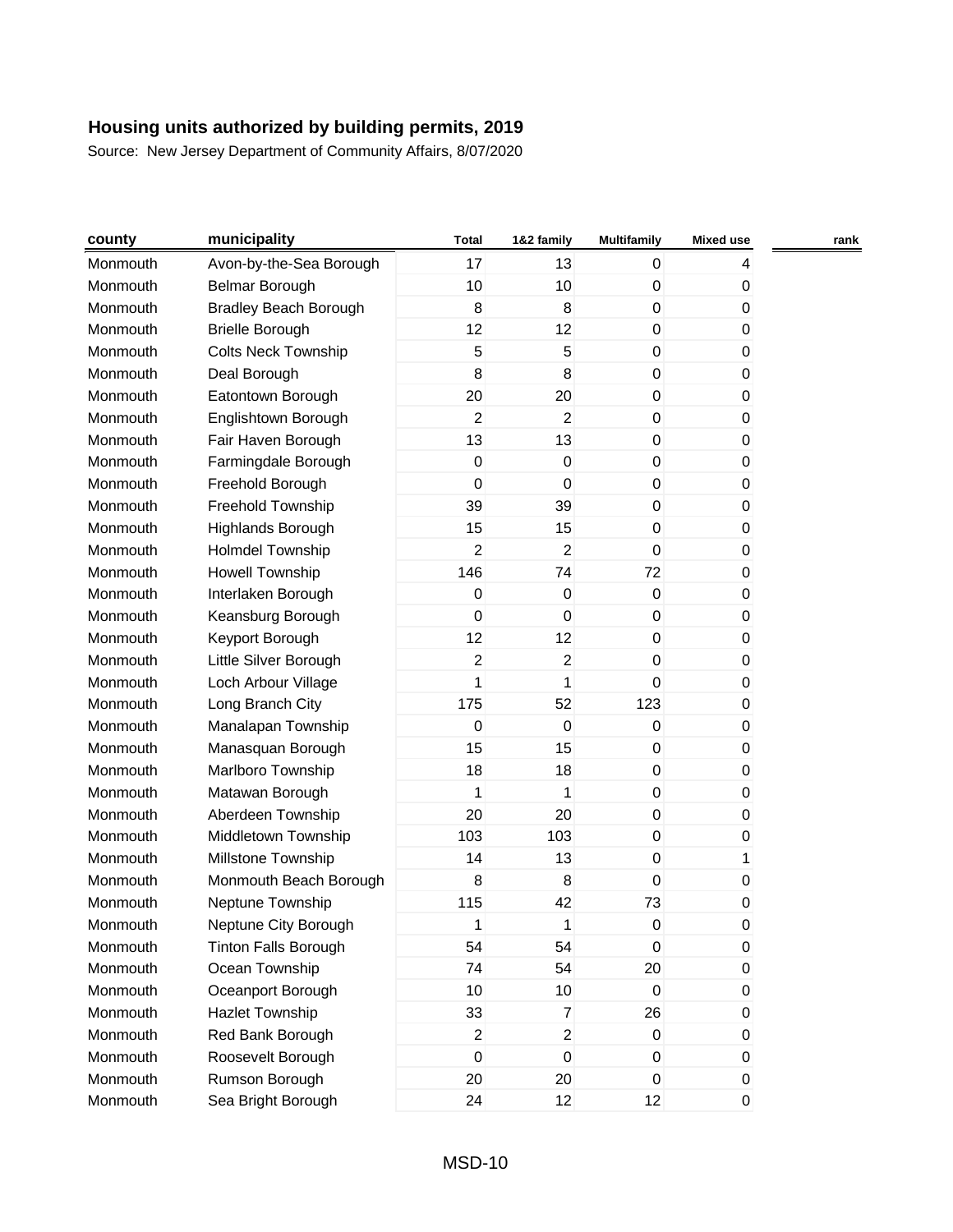| county        | municipality              | <b>Total</b>            | 1&2 family              | <b>Multifamily</b> | <b>Mixed use</b> | rank |
|---------------|---------------------------|-------------------------|-------------------------|--------------------|------------------|------|
| Monmouth      | Sea Girt Borough          | 15                      | 14                      | $\overline{0}$     | 1                |      |
| Monmouth      | Shrewsbury Borough        | 1                       | 1                       | $\pmb{0}$          | 0                |      |
| Monmouth      | Shrewsbury Township       | $\mathbf 0$             | $\mathbf 0$             | $\mathbf 0$        | 0                |      |
| Monmouth      | Lake Como Borough         | $6\phantom{1}6$         | 6                       | $\overline{0}$     | 0                |      |
| Monmouth      | Spring Lake Borough       | 24                      | 24                      | $\overline{0}$     | $\mathbf{0}$     |      |
| Monmouth      | Spring Lake Heights Boro  | 5                       | 5                       | $\boldsymbol{0}$   | $\pmb{0}$        |      |
| Monmouth      | Union Beach Borough       | 28                      | 28                      | $\mathbf 0$        | $\mathbf{0}$     |      |
| Monmouth      | Upper Freehold Township   | 3                       | 3                       | $\mathbf 0$        | 0                |      |
| Monmouth      | Wall Township             | 105                     | 20                      | 85                 | 0                |      |
| Monmouth      | West Long Branch Borough  | 3                       | 3                       | $\mathbf 0$        | $\mathbf{0}$     |      |
| Morris        | <b>Boonton Town</b>       | 1                       | 1                       | $\pmb{0}$          | $\pmb{0}$        |      |
| <b>Morris</b> | Boonton Township          | 1                       | 1                       | $\overline{0}$     | 0                |      |
| <b>Morris</b> | <b>Butler Borough</b>     | 21                      | 21                      | $\overline{0}$     | $\mathbf{0}$     |      |
| <b>Morris</b> | Chatham Borough           | 17                      | 17                      | $\mathbf 0$        | 0                |      |
| <b>Morris</b> | Chatham Township          | 11                      | 11                      | $\overline{0}$     | 0                |      |
| <b>Morris</b> | Chester Borough           | $\boldsymbol{0}$        | $\mathbf 0$             | $\overline{0}$     | 0                |      |
| <b>Morris</b> | <b>Chester Township</b>   | $\overline{c}$          | $\overline{c}$          | $\mathbf 0$        | 0                |      |
| <b>Morris</b> | Denville Township         | 15                      | 15                      | $\pmb{0}$          | 0                |      |
| <b>Morris</b> | Dover Town                | $\overline{\mathbf{4}}$ | 4                       | $\boldsymbol{0}$   | 0                |      |
| <b>Morris</b> | East Hanover Township     | 5                       | 5                       | $\mathbf 0$        | 0                |      |
| <b>Morris</b> | Florham Park Borough      | 152                     | 90                      | 62                 | $\mathbf{0}$     |      |
| <b>Morris</b> | Hanover Township          | $\overline{7}$          | $\overline{7}$          | $\pmb{0}$          | 0                |      |
| Morris        | Harding Township          | $\overline{\mathbf{4}}$ | $\overline{\mathbf{4}}$ | $\overline{0}$     | 0                |      |
| <b>Morris</b> | Jefferson Township        | $\mathbf{3}$            | 3                       | $\overline{0}$     | 0                |      |
| <b>Morris</b> | Kinnelon Borough          | $\,6$                   | 6                       | $\mathbf 0$        | 0                |      |
| Morris        | Lincoln Park Borough      | $\mathbf 0$             | $\boldsymbol{0}$        | $\overline{0}$     | 0                |      |
| <b>Morris</b> | Madison Borough           | 12                      | 12                      | $\overline{0}$     | 0                |      |
| <b>Morris</b> | Mendham Borough           | $\mathbf 0$             | $\boldsymbol{0}$        | $\boldsymbol{0}$   | $\pmb{0}$        |      |
| <b>Morris</b> | Mendham Township          | $\boldsymbol{0}$        | $\pmb{0}$               | $\mathbf 0$        | 0                |      |
| <b>Morris</b> | Mine Hill Township        | 1                       | 1                       | 0                  | 0                |      |
| Morris        | Montville Township        | 31                      | 31                      | 0                  | 0                |      |
| Morris        | Morris Township           | 129                     | 129                     | 0                  | 0                |      |
| Morris        | Morris Plains Borough     | 1                       | 1                       | $\overline{0}$     | 0                |      |
| Morris        | Morristown Town           | 16                      | $\boldsymbol{9}$        | $\overline{7}$     | 0                |      |
| Morris        | Mountain Lakes Borough    | 10                      | 10                      | $\overline{0}$     | 0                |      |
| Morris        | Mount Arlington Borough   | $\mathbf{3}$            | 3                       | $\mathbf 0$        | 0                |      |
| Morris        | Mount Olive Township      | 90                      | 90                      | $\overline{0}$     | 0                |      |
| Morris        | Netcong Borough           | 68                      | $\overline{7}$          | 61                 | 0                |      |
| Morris        | Parsippany-Troy Hills Twp | 31                      | 31                      | $\overline{0}$     | $\mathbf 0$      |      |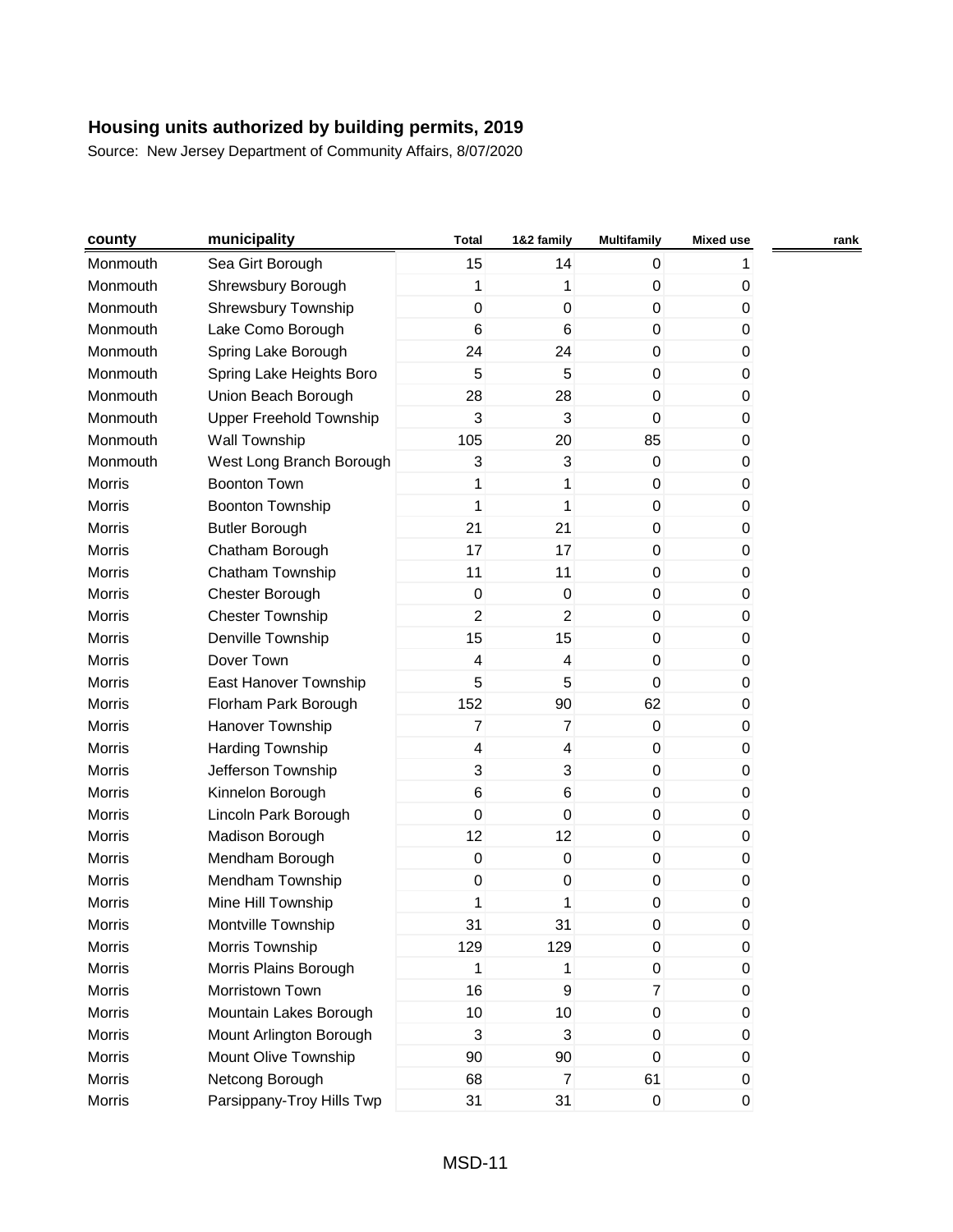| county        | municipality               | <b>Total</b>   | 1&2 family     | <b>Multifamily</b>  | <b>Mixed use</b> | rank |
|---------------|----------------------------|----------------|----------------|---------------------|------------------|------|
| Morris        | Long Hill Township         | 1              | 1              | 0                   | 0                |      |
| Morris        | Pequannock Township        | 6              | 6              | 0                   | 0                |      |
| Morris        | Randolph Township          | 12             | 12             | $\mathbf 0$         | $\pmb{0}$        |      |
| Morris        | Riverdale Borough          | $\pmb{0}$      | $\pmb{0}$      | $\pmb{0}$           | 0                |      |
| Morris        | Rockaway Borough           | $\mathbf 0$    | $\mathbf 0$    | 0                   | 0                |      |
| Morris        | Rockaway Township          | 122            | 24             | 98                  | 0                |      |
| Morris        | Roxbury Township           | 5              | 5              | 0                   | 0                |      |
| Morris        | Victory Gardens Borough    | 0              | $\pmb{0}$      | 0                   | 0                |      |
| Morris        | <b>Washington Township</b> | $\overline{2}$ | $\overline{2}$ | $\pmb{0}$           | 0                |      |
| <b>Morris</b> | Wharton Borough            | $\mathbf 0$    | $\mathbf 0$    | $\mathbf 0$         | 0                |      |
| Ocean         | Barnegat Light Borough     | 15             | 14             | $\mathbf 0$         | 1                |      |
| Ocean         | Bay Head Borough           | 9              | 9              | 0                   | $\pmb{0}$        |      |
| Ocean         | Beach Haven Borough        | 46             | 21             | 24                  | 1                |      |
| Ocean         | Beachwood Borough          | 11             | 11             | $\mathsf 0$         | 0                |      |
| Ocean         | <b>Berkeley Township</b>   | 92             | 91             | 1                   | 0                |      |
| Ocean         | <b>Brick Township</b>      | 203            | 202            | 1                   | 0                |      |
| Ocean         | Toms River Township        | 355            | 273            | 82                  | $\pmb{0}$        |      |
| Ocean         | Eagleswood Township        | 6              | 6              | 0                   | 0                |      |
| Ocean         | Harvey Cedars Borough      | 13             | 13             | 0                   | 0                |      |
| Ocean         | Island Heights Borough     | 5              | 5              | $\mathsf{O}\xspace$ | $\pmb{0}$        |      |
| Ocean         | Jackson Township           | 39             | 39             | 0                   | $\mathbf 0$      |      |
| Ocean         | Lacey Township             | 120            | 120            | 0                   | 0                |      |
| Ocean         | Lakehurst Borough          | $\pmb{0}$      | $\mathbf 0$    | $\pmb{0}$           | 0                |      |
| Ocean         | Lakewood Township          | 377            | 304            | 73                  | 0                |      |
| Ocean         | Lavallette Borough         | 43             | 33             | 5                   | 5                |      |
| Ocean         | Little Egg Harbor Township | 28             | 28             | $\pmb{0}$           | 0                |      |
| Ocean         | Long Beach Township        | 124            | 124            | 0                   | 0                |      |
| Ocean         | Manchester Township        | 14             | 14             | $\pmb{0}$           | 0                |      |
| Ocean         | Mantoloking Borough        | 14             | 14             | 0                   | 0                |      |
| Ocean         | Ocean Township             | 182            | 8              | 174                 | 0                |      |
| Ocean         | Ocean Gate Borough         | 7              | 7              | 0                   | 0                |      |
| Ocean         | Pine Beach Borough         | 0              | 0              | 0                   | 0                |      |
| Ocean         | <b>Plumsted Township</b>   | $\overline{7}$ | $\overline{7}$ | 0                   | $\pmb{0}$        |      |
| Ocean         | Point Pleasant Borough     | 50             | 42             | 8                   | 0                |      |
| Ocean         | Point Pleasant Beach Boro  | 17             | 16             | 1                   | 0                |      |
| Ocean         | Seaside Heights Borough    | $\pmb{0}$      | $\mathbf 0$    | 0                   | 0                |      |
| Ocean         | Seaside Park Borough       | 18             | 18             | 0                   | 0                |      |
| Ocean         | Ship Bottom Borough        | 19             | 18             | 0                   | 1                |      |
| Ocean         | South Toms River Borough   | $\pmb{0}$      | $\pmb{0}$      | $\boldsymbol{0}$    | $\overline{0}$   |      |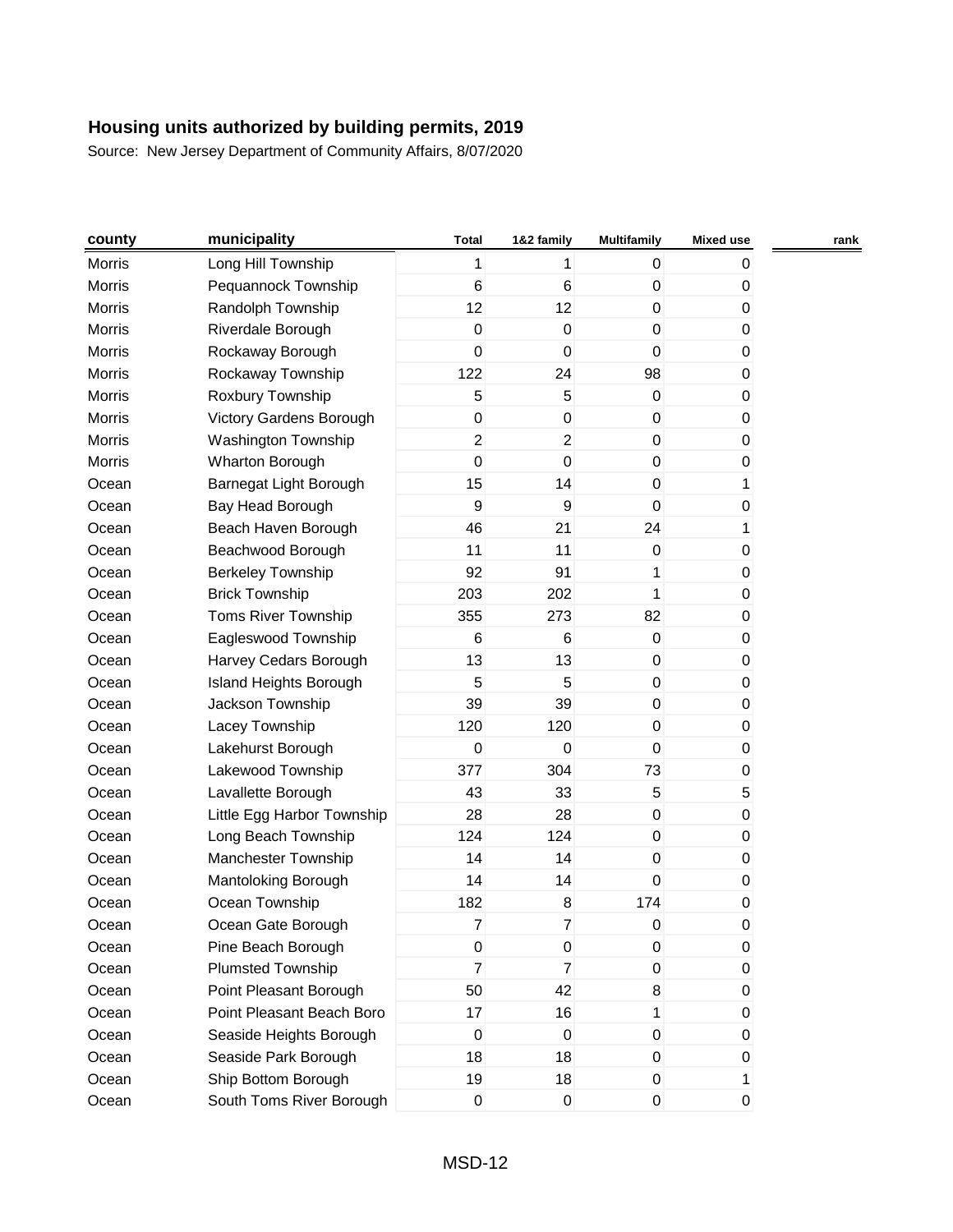| county   | municipality                  | <b>Total</b>            | 1&2 family              | <b>Multifamily</b> | <b>Mixed use</b> | rank |
|----------|-------------------------------|-------------------------|-------------------------|--------------------|------------------|------|
| Ocean    | <b>Stafford Township</b>      | 176                     | 116                     | 60                 | 0                |      |
| Ocean    | Surf City Borough             | 31                      | 30                      | $\pmb{0}$          | 1                |      |
| Ocean    | <b>Tuckerton Borough</b>      | 18                      | 18                      | $\pmb{0}$          | 0                |      |
| Ocean    | <b>Barnegat Township</b>      | 234                     | 173                     | 61                 | 0                |      |
| Passaic  | <b>Bloomingdale Borough</b>   | 1                       | 1                       | $\mathbf 0$        | 0                |      |
| Passaic  | <b>Clifton City</b>           | 102                     | 10                      | 92                 | 0                |      |
| Passaic  | Haledon Borough               | $\pmb{0}$               | 0                       | 0                  | $\mathbf 0$      |      |
| Passaic  | Hawthorne Borough             | $\overline{c}$          | $\overline{c}$          | 0                  | 0                |      |
| Passaic  | Little Falls Township         | $\overline{\mathbf{4}}$ | $\overline{\mathbf{4}}$ | $\pmb{0}$          | 0                |      |
| Passaic  | North Haledon Borough         | $\mathbf 0$             | $\mathbf 0$             | $\pmb{0}$          | 0                |      |
| Passaic  | Passaic City                  | 37                      | 15                      | 22                 | $\pmb{0}$        |      |
| Passaic  | Paterson City                 | 576                     | 66                      | 510                | 0                |      |
| Passaic  | Pompton Lakes Borough         | 54                      | $\pmb{0}$               | 54                 | 0                |      |
| Passaic  | Prospect Park Borough         | 0                       | $\mathbf 0$             | $\pmb{0}$          | 0                |      |
| Passaic  | Ringwood Borough              | 0                       | $\pmb{0}$               | 0                  | 0                |      |
| Passaic  | <b>Totowa Borough</b>         | 3                       | 3                       | 0                  | $\mathbf 0$      |      |
| Passaic  | Wanaque Borough               | $\mathbf{1}$            | 1                       | $\pmb{0}$          | 0                |      |
| Passaic  | Wayne Township                | 4                       | 4                       | 0                  | $\mathbf 0$      |      |
| Passaic  | West Milford Township         | 9                       | 9                       | 0                  | $\mathbf 0$      |      |
| Passaic  | Woodland Park Borough         | $\mathsf{O}\xspace$     | $\pmb{0}$               | $\boldsymbol{0}$   | $\mathbf 0$      |      |
| Salem    | Alloway Township              | 3                       | 3                       | 0                  | 0                |      |
| Salem    | Elmer Borough                 | $\overline{2}$          | $\overline{\mathbf{c}}$ | 0                  | $\pmb{0}$        |      |
| Salem    | Elsinboro Township            | $\overline{c}$          | $\overline{\mathbf{c}}$ | 0                  | 0                |      |
| Salem    | Lower Alloways Creek Twp      | 3                       | 3                       | 0                  | 0                |      |
| Salem    | Mannington Township           | $\mathbf{1}$            | 1                       | $\mathbf 0$        | 0                |      |
| Salem    | <b>Oldmans Township</b>       | 0                       | $\pmb{0}$               | 0                  | 0                |      |
| Salem    | Penns Grove Borough           | 3                       | 3                       | 0                  | 0                |      |
| Salem    | Pennsville Township           | 3                       | 3                       | $\pmb{0}$          | $\pmb{0}$        |      |
| Salem    | Pilesgrove Township           | $\pmb{0}$               | $\pmb{0}$               | 0                  | 0                |      |
| Salem    | Pittsgrove Township           | 9                       | 8                       | 0                  | 1                |      |
| Salem    | Quinton Township              | 4                       | 4                       | 0                  | 0                |      |
| Salem    | Salem City                    | 0                       | $\mathbf 0$             | 0                  | $\mathbf 0$      |      |
| Salem    | <b>Carneys Point Township</b> | 26                      | 26                      | $\mathbf 0$        | $\pmb{0}$        |      |
| Salem    | Upper Pittsgrove Township     | 5                       | 5                       | 0                  | 0                |      |
| Salem    | Woodstown Borough             | 0                       | 0                       | 0                  | 0                |      |
| Somerset | <b>Bedminster Township</b>    | 1                       | 1                       | $\mathbf 0$        | 0                |      |
| Somerset | <b>Bernards Township</b>      | 29                      | $\sqrt{5}$              | 24                 | 0                |      |
| Somerset | Bernardsville Borough         | 10                      | 6                       | 4                  | $\mathbf 0$      |      |
| Somerset | Bound Brook Borough           | 3                       | 3                       | $\pmb{0}$          | $\overline{0}$   |      |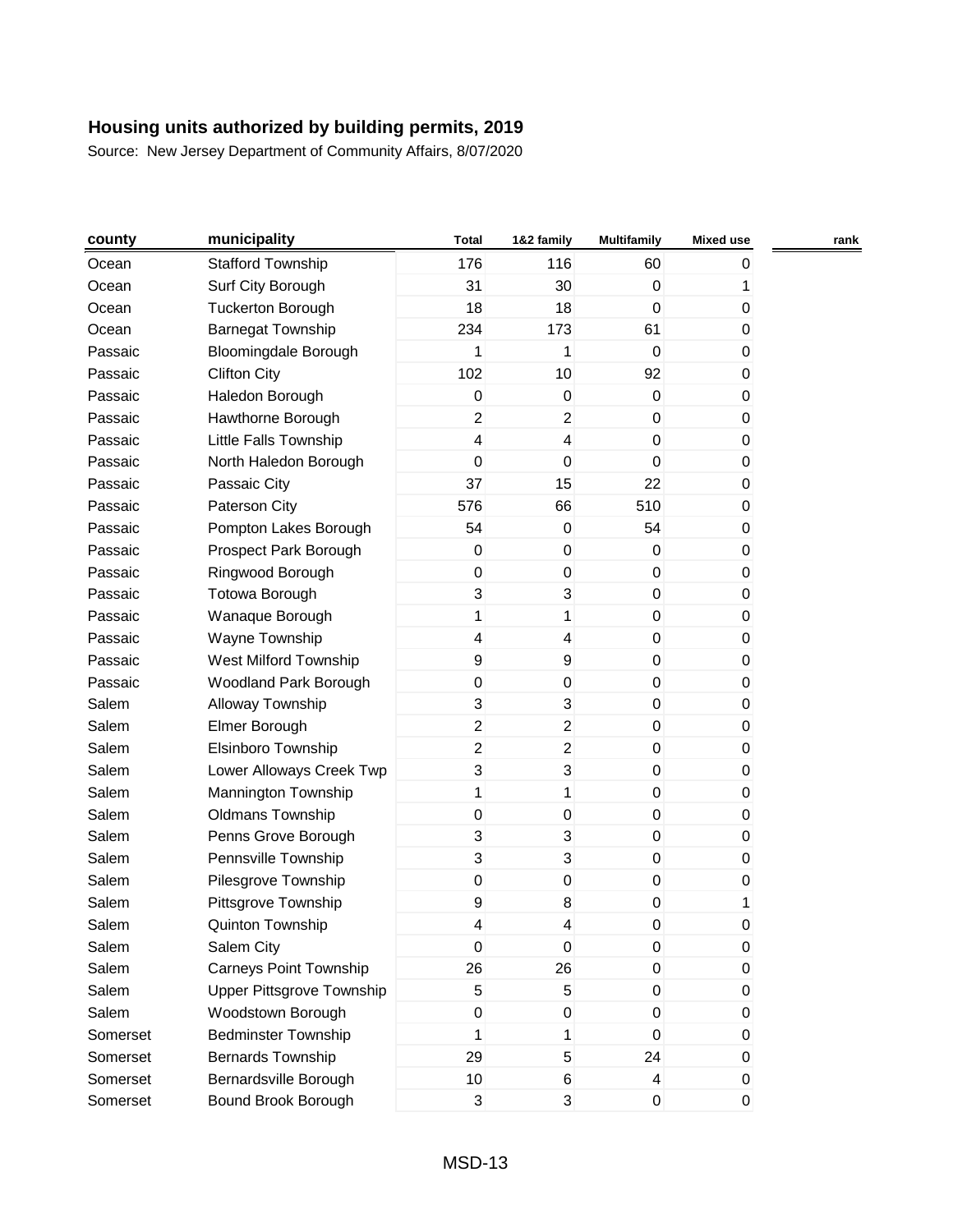| county        | municipality                | <b>Total</b>            | 1&2 family              | <b>Multifamily</b> | <b>Mixed use</b> | rank |
|---------------|-----------------------------|-------------------------|-------------------------|--------------------|------------------|------|
| Somerset      | <b>Branchburg Township</b>  | 21                      | 21                      | 0                  | 0                |      |
| Somerset      | <b>Bridgewater Township</b> | 27                      | 27                      | 0                  | 0                |      |
| Somerset      | Far Hills Borough           | $\pmb{0}$               | $\boldsymbol{0}$        | $\mathbf 0$        | $\boldsymbol{0}$ |      |
| Somerset      | Franklin Township           | 190                     | 39                      | 151                | 0                |      |
| Somerset      | Green Brook Township        | 69                      | $\overline{2}$          | 67                 | 0                |      |
| Somerset      | Hillsborough Township       | 109                     | 68                      | 41                 | 0                |      |
| Somerset      | Manville Borough            | 5                       | $\sqrt{5}$              | $\pmb{0}$          | 0                |      |
| Somerset      | Millstone Borough           | 0                       | $\mathbf 0$             | 0                  | 0                |      |
| Somerset      | Montgomery Township         | 128                     | 42                      | 86                 | 0                |      |
| Somerset      | North Plainfield Borough    | $\pmb{0}$               | $\pmb{0}$               | $\mathbf 0$        | 0                |      |
| Somerset      | Peapack and Gladstone Bor   | $\pmb{0}$               | $\mathbf 0$             | 0                  | 0                |      |
| Somerset      | Raritan Borough             | $\overline{\mathbf{c}}$ | $\overline{\mathbf{c}}$ | 0                  | 0                |      |
| Somerset      | Rocky Hill Borough          | $\overline{c}$          | $\overline{c}$          | 0                  | 0                |      |
| Somerset      | Somerville Borough          | 122                     | 4                       | 118                | 0                |      |
| Somerset      | South Bound Brook Boro      | 3                       | $\mathbf{3}$            | 0                  | 0                |      |
| Somerset      | Warren Township             | 23                      | 21                      | 0                  | $\overline{c}$   |      |
| Somerset      | Watchung Borough            | 13                      | 13                      | 0                  | $\boldsymbol{0}$ |      |
| <b>Sussex</b> | Andover Borough             | $\boldsymbol{0}$        | $\pmb{0}$               | 0                  | 0                |      |
| <b>Sussex</b> | Andover Township            | 1                       | 1                       | 0                  | 0                |      |
| Sussex        | <b>Branchville Borough</b>  | 0                       | $\pmb{0}$               | 0                  | 0                |      |
| <b>Sussex</b> | Byram Township              | $\overline{2}$          | $\overline{c}$          | 0                  | 0                |      |
| <b>Sussex</b> | Frankford Township          | $\overline{7}$          | $\overline{7}$          | 0                  | $\mathbf 0$      |      |
| <b>Sussex</b> | Franklin Borough            | $\pmb{0}$               | $\pmb{0}$               | 0                  | 0                |      |
| <b>Sussex</b> | Fredon Township             | 1                       | 1                       | 0                  | 0                |      |
| <b>Sussex</b> | Green Township              | 0                       | $\pmb{0}$               | $\pmb{0}$          | 0                |      |
| <b>Sussex</b> | Hamburg Borough             | $\overline{c}$          | $\overline{c}$          | 0                  | 0                |      |
| <b>Sussex</b> | Hampton Township            | 3                       | 3                       | 0                  | 0                |      |
| <b>Sussex</b> | Hardyston Township          | 13                      | 13                      | $\pmb{0}$          | $\boldsymbol{0}$ |      |
| <b>Sussex</b> | Hopatcong Borough           | 6                       | $\,6$                   | $\pmb{0}$          | 0                |      |
| <b>Sussex</b> | Lafayette Township          | 2                       | 2                       | 0                  | 0                |      |
| Sussex        | Montague Township           | $\pmb{0}$               | 0                       | 0                  | 0                |      |
| <b>Sussex</b> | Newton Town                 | 22                      | 22                      | $\pmb{0}$          | 0                |      |
| <b>Sussex</b> | Ogdensburg Borough          | $\pmb{0}$               | $\pmb{0}$               | $\mathbf 0$        | $\boldsymbol{0}$ |      |
| <b>Sussex</b> | Sandyston Township          | $\mathsf 0$             | $\pmb{0}$               | 0                  | 0                |      |
| <b>Sussex</b> | Sparta Township             | 134                     | 114                     | 20                 | 0                |      |
| Sussex        | Stanhope Borough            | 1                       | 1                       | $\pmb{0}$          | $\mathbf 0$      |      |
| <b>Sussex</b> | <b>Stillwater Township</b>  | 1                       | $\mathbf{1}$            | 0                  | 0                |      |
| <b>Sussex</b> | Sussex Borough              | $\pmb{0}$               | $\pmb{0}$               | $\overline{0}$     | 0                |      |
| <b>Sussex</b> | Vernon Township             | $\overline{2}$          | $\overline{2}$          | $\boldsymbol{0}$   | $\pmb{0}$        |      |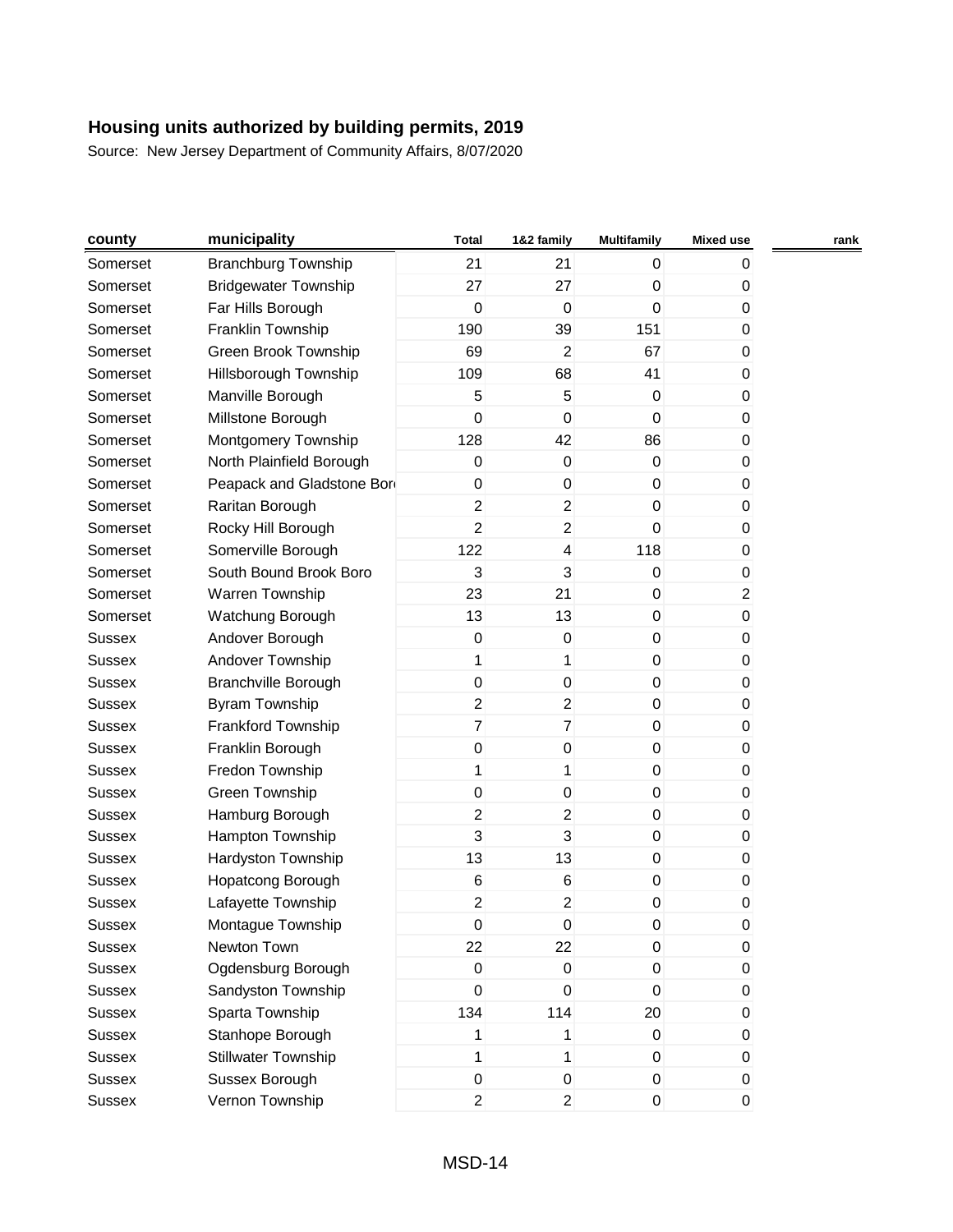| county        | municipality                     | <b>Total</b>     | 1&2 family       | <b>Multifamily</b> | <b>Mixed use</b> | rank |
|---------------|----------------------------------|------------------|------------------|--------------------|------------------|------|
| <b>Sussex</b> | <b>Walpack Township</b>          | $\overline{0}$   | 0                | 0                  | 0                |      |
| <b>Sussex</b> | Wantage Township                 | 8                | 8                | $\boldsymbol{0}$   | 0                |      |
| Union         | <b>Berkeley Heights Township</b> | 13               | 13               | $\mathbf 0$        | 0                |      |
| Union         | <b>Clark Township</b>            | 5                | 5                | $\mathbf 0$        | 0                |      |
| Union         | Cranford Township                | 62               | 8                | 54                 | 0                |      |
| Union         | <b>Elizabeth City</b>            | 503              | 76               | 427                | 0                |      |
| Union         | Fanwood Borough                  | 4                | 4                | 0                  | 0                |      |
| Union         | Garwood Borough                  | 291              | 1                | 290                | 0                |      |
| Union         | Hillside Township                | $\mathbf 0$      | $\pmb{0}$        | $\boldsymbol{0}$   | 0                |      |
| Union         | Kenilworth Borough               | 3                | 3                | $\mathbf 0$        | 0                |      |
| Union         | <b>Linden City</b>               | 266              | 32               | 234                | 0                |      |
| Union         | Mountainside Borough             | 3                | 3                | $\boldsymbol{0}$   | 0                |      |
| Union         | New Providence Borough           | 17               | 17               | $\boldsymbol{0}$   | 0                |      |
| Union         | <b>Plainfield City</b>           | $\mathbf 0$      | $\mathbf 0$      | $\mathbf 0$        | 0                |      |
| Union         | <b>Rahway City</b>               | 14               | 14               | $\pmb{0}$          | 0                |      |
| Union         | Roselle Borough                  | $\pmb{0}$        | $\pmb{0}$        | $\boldsymbol{0}$   | 0                |      |
| Union         | Roselle Park Borough             | $\boldsymbol{0}$ | $\mathbf 0$      | $\mathbf 0$        | 0                |      |
| Union         | Scotch Plains Township           | 11               | 11               | $\boldsymbol{0}$   | 0                |      |
| Union         | Springfield Township             | $\mathbf{3}$     | 3                | $\boldsymbol{0}$   | 0                |      |
| Union         | <b>Summit City</b>               | 23               | 14               | 9                  | 0                |      |
| Union         | Union Township                   | 659              | 52               | 606                | 1                |      |
| Union         | <b>Westfield Town</b>            | 55               | 55               | $\boldsymbol{0}$   | 0                |      |
| Union         | Winfield Township                | $\pmb{0}$        | $\pmb{0}$        | $\boldsymbol{0}$   | 0                |      |
| Warren        | <b>Allamuchy Township</b>        | 31               | 31               | $\boldsymbol{0}$   | 0                |      |
| Warren        | Alpha Borough                    | 1                | 1                | $\mathbf 0$        | 0                |      |
| Warren        | <b>Belvidere Town</b>            | $\mathbf 0$      | $\pmb{0}$        | $\pmb{0}$          | 0                |      |
| Warren        | <b>Blairstown Township</b>       | 5                | 4                | $\boldsymbol{0}$   | 1                |      |
| Warren        | Franklin Township                | $\pmb{0}$        | $\pmb{0}$        | $\mathbf 0$        | 0                |      |
| Warren        | Frelinghuysen Township           | $\mathbf 0$      | $\boldsymbol{0}$ | $\boldsymbol{0}$   | 0                |      |
| Warren        | Greenwich Township               | 0                | 0                | $\boldsymbol{0}$   | 0                |      |
| Warren        | Hackettstown Town                | 0                | 0                | 0                  | $\pmb{0}$        |      |
| Warren        | Hardwick Township                | 1                | 1                | $\boldsymbol{0}$   | 0                |      |
| Warren        | Harmony Township                 | 3                | 3                | 0                  | 0                |      |
| Warren        | Hope Township                    | $\mathbf{1}$     | 1                | $\boldsymbol{0}$   | 0                |      |
| Warren        | Independence Township            | 1                | 1                | 0                  | 0                |      |
| Warren        | Knowlton Township                | $\overline{2}$   | $\overline{c}$   | 0                  | 0                |      |
| Warren        | Liberty Township                 | $\pmb{0}$        | $\pmb{0}$        | 0                  | 0                |      |
| Warren        | Lopatcong Township               | 130              | 4                | 125                |                  |      |
| Warren        | Mansfield Township               | 12               | 12               | $\mathsf 0$        | 0                |      |